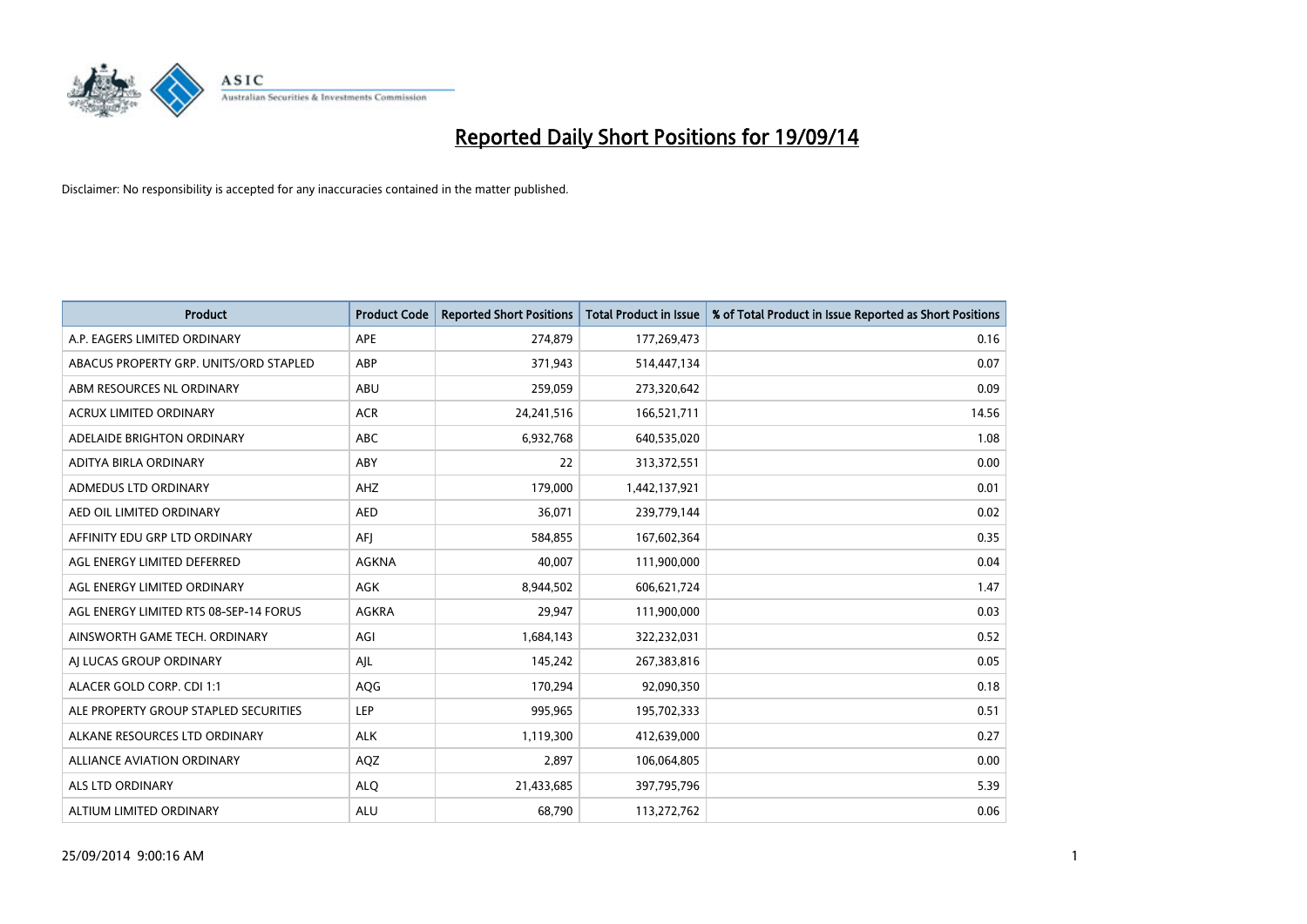

| <b>Product</b>                          | <b>Product Code</b> | <b>Reported Short Positions</b> | <b>Total Product in Issue</b> | % of Total Product in Issue Reported as Short Positions |
|-----------------------------------------|---------------------|---------------------------------|-------------------------------|---------------------------------------------------------|
| ALUMINA LIMITED ORDINARY                | <b>AWC</b>          | 69,487,447                      | 2,806,225,615                 | 2.48                                                    |
| AMCOM TELECOMM. ORDINARY                | AMM                 | 4,013,406                       | 264,835,089                   | 1.52                                                    |
| AMCOR LIMITED ORDINARY                  | AMC                 | 5,490,809                       | 1,206,684,923                 | 0.46                                                    |
| AMP CAPITAL CHINA ORDINARY UNITS        | AGF                 | 12,481,000                      | 374,593,484                   | 3.33                                                    |
| AMP LIMITED ORDINARY                    | AMP                 | 10,423,092                      | 2,957,737,964                 | 0.35                                                    |
| ANSELL LIMITED ORDINARY                 | <b>ANN</b>          | 5,556,676                       | 152,945,881                   | 3.63                                                    |
| ANTARES ENERGY LTD ORDINARY             | AZZ                 | 1,564                           | 255,000,000                   | 0.00                                                    |
| ANZ BANKING GRP LTD ORDINARY            | ANZ                 | 9,195,569                       | 2,756,627,771                 | 0.33                                                    |
| APA GROUP STAPLED SECURITIES            | <b>APA</b>          | 8,802,958                       | 835,750,807                   | 1.05                                                    |
| APN NEWS & MEDIA ORDINARY               | <b>APN</b>          | 1,315,929                       | 1,029,041,356                 | 0.13                                                    |
| AQUARIUS PLATINUM. ORDINARY             | AQP                 | 2,934,460                       | 1,464,872,899                 | 0.20                                                    |
| AOUILA RESOURCES ORDINARY               | <b>AQA</b>          | 13,583                          | 411,804,442                   | 0.00                                                    |
| ARB CORPORATION ORDINARY                | ARP                 | 1,134,337                       | 72,493,302                    | 1.56                                                    |
| ARDENT LEISURE GROUP STAPLED SECURITIES | AAD                 | 1,152,751                       | 438,666,245                   | 0.26                                                    |
| ARENA REIT. ORDINARY UNITS              | <b>ARF</b>          | 177,785                         | 211,495,653                   | 0.08                                                    |
| ARISTOCRAT LEISURE ORDINARY             | ALL                 | 939,072                         | 630,022,253                   | 0.15                                                    |
| ARRIUM LTD ORDINARY                     | ARI                 | 102,840,841                     | 1,366,183,142                 | 7.53                                                    |
| ARRIUM LTD RIGHTS 30-SEP-14 FOR         | ARIR                | 7,889,189                       | 1,366,183,142                 | 0.58                                                    |
| ASALEO CARE LIMITED ORDINARY            | AHY                 | 7,937,886                       | 603,469,434                   | 1.32                                                    |
| ASCIANO LIMITED ORDINARY                | <b>AIO</b>          | 3,325,137                       | 975,385,664                   | 0.34                                                    |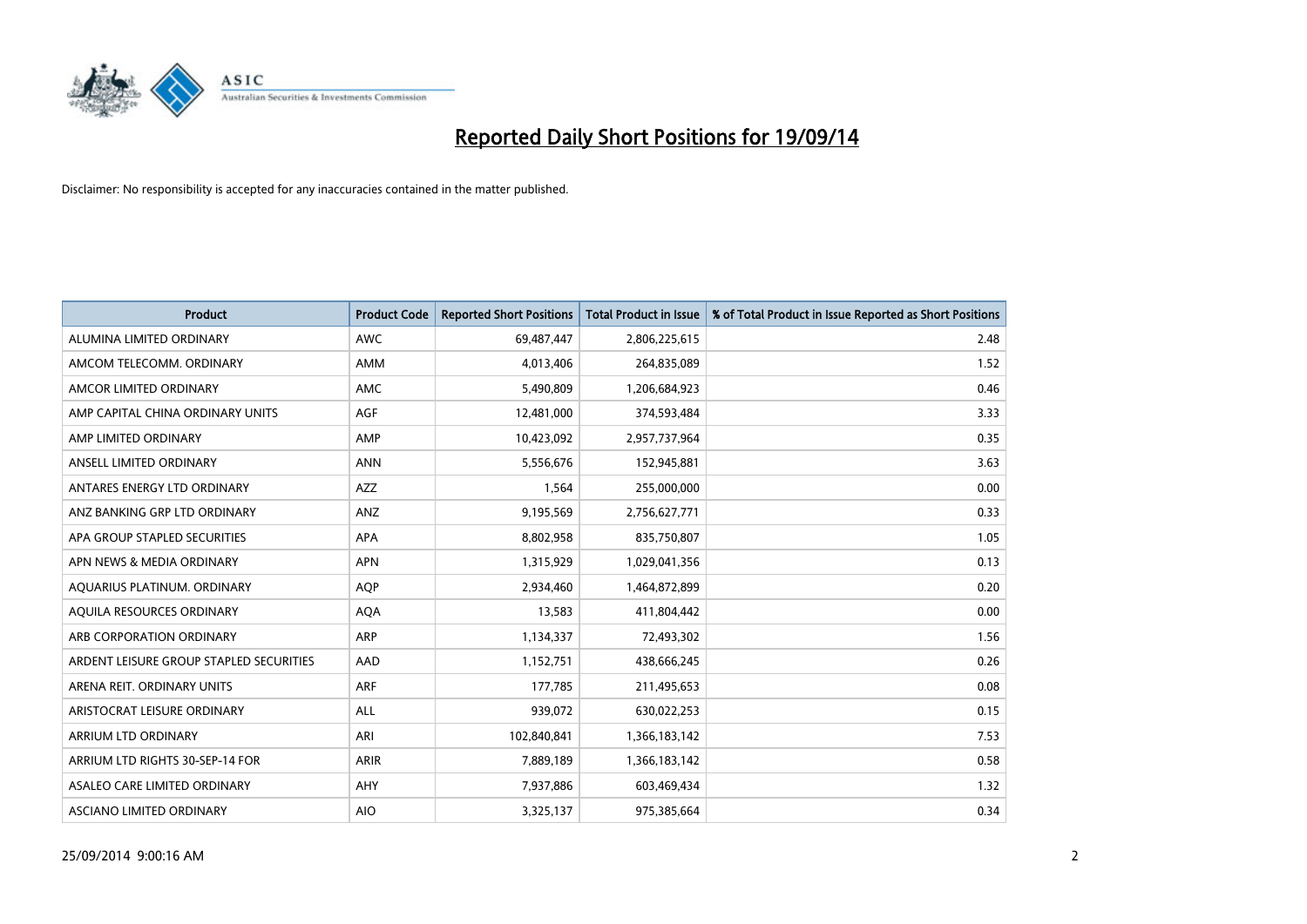

| <b>Product</b>                            | <b>Product Code</b> | <b>Reported Short Positions</b> | <b>Total Product in Issue</b> | % of Total Product in Issue Reported as Short Positions |
|-------------------------------------------|---------------------|---------------------------------|-------------------------------|---------------------------------------------------------|
| ASG GROUP LIMITED ORDINARY                | <b>ASZ</b>          | 98,986                          | 206,720,839                   | 0.05                                                    |
| ASPEN GROUP ORD/UNITS STAPLED             | <b>APZ</b>          | 238,280                         | 119,948,774                   | 0.20                                                    |
| ASTRO JAP PROP GROUP STAPLED US PROHIBIT. | AJA                 | 32,276                          | 67,211,752                    | 0.05                                                    |
| ASX LIMITED ORDINARY                      | ASX                 | 5,599,420                       | 193,595,162                   | 2.89                                                    |
| ATLAS IRON LIMITED ORDINARY               | <b>AGO</b>          | 112,736,092                     | 915,701,543                   | 12.31                                                   |
| ATRUM COAL NL ORDINARY                    | <b>ATU</b>          | 182,569                         | 162,324,242                   | 0.11                                                    |
| AURIZON HOLDINGS LTD ORDINARY             | AZJ                 | 2,035,307                       | 2,137,284,503                 | 0.10                                                    |
| AUSDRILL LIMITED ORDINARY                 | ASL                 | 21,302,131                      | 312,277,224                   | 6.82                                                    |
| AUSENCO LIMITED ORDINARY                  | AAX                 | 1,132,351                       | 168,449,799                   | 0.67                                                    |
| AUSNET SERVICES STAPLED SECURITIES        | AST                 | 26,681,761                      | 3,425,244,162                 | 0.78                                                    |
| AUST INDUSTRIAL REIT UNIT                 | ANI                 | 164,838                         | 96,288,031                    | 0.17                                                    |
| <b>AUSTAL LIMITED ORDINARY</b>            | ASB                 | 1,329,159                       | 346, 379, 377                 | 0.38                                                    |
| AUSTBROKERS HOLDINGS ORDINARY             | <b>AUB</b>          | 35,490                          | 60,088,396                    | 0.06                                                    |
| AUSTEX OIL LIMITED ORDINARY               | <b>AOK</b>          | 1,000                           | 558,571,402                   | 0.00                                                    |
| <b>AUSTIN ENGINEERING ORDINARY</b>        | ANG                 | 968,190                         | 84,274,004                    | 1.15                                                    |
| AUSTRALAND PROPERTY STAPLED SECURITY      | <b>ALZ</b>          | 38,701                          | 581,797,922                   | 0.01                                                    |
| AUSTRALIAN AGRICULT. ORDINARY             | AAC                 | 2,416,694                       | 532,474,721                   | 0.45                                                    |
| AUSTRALIAN FOUNDAT, ORDINARY              | AFI                 | 100                             | 1,054,646,236                 | 0.00                                                    |
| AUSTRALIAN PHARM, ORDINARY                | API                 | 10,572,349                      | 488,115,883                   | 2.17                                                    |
| AUTOMOTIVE HOLDINGS ORDINARY              | AHE                 | 1,124,048                       | 306,437,941                   | 0.37                                                    |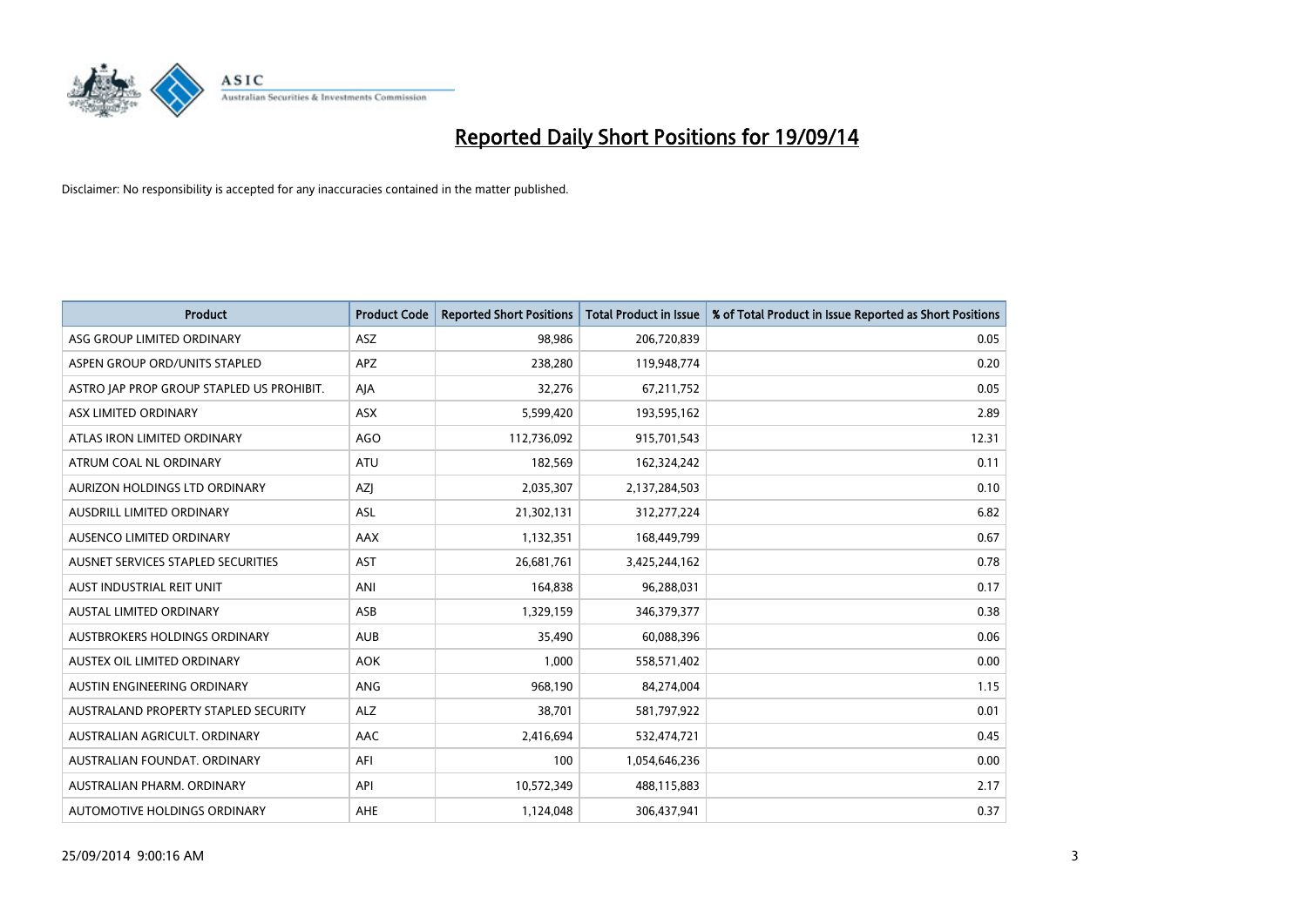

| <b>Product</b>                      | <b>Product Code</b> | <b>Reported Short Positions</b> | <b>Total Product in Issue</b> | % of Total Product in Issue Reported as Short Positions |
|-------------------------------------|---------------------|---------------------------------|-------------------------------|---------------------------------------------------------|
| AVANCO RESOURCES LTD ORDINARY       | AVB                 | 136,039                         | 1,661,675,855                 | 0.01                                                    |
| AVEO GROUP STAPLED SECURITIES       | AOG                 | 7,799,370                       | 500,111,460                   | 1.56                                                    |
| AWE LIMITED ORDINARY                | AWE                 | 509,689                         | 522,696,385                   | 0.10                                                    |
| AZONTO PET LTD ORDINARY             | APY                 | 1                               | 1,159,375,100                 | 0.00                                                    |
| AZUMAH RESOURCES ORDINARY           | <b>AZM</b>          | 1                               | 388,316,919                   | 0.00                                                    |
| <b>BANDANNA ENERGY ORDINARY</b>     | <b>BND</b>          | 24,135,792                      | 528,481,199                   | 4.57                                                    |
| BANK OF QUEENSLAND. ORDINARY        | <b>BOQ</b>          | 1,936,441                       | 362,516,534                   | 0.53                                                    |
| <b>BANNERMAN RESOURCES ORDINARY</b> | <b>BMN</b>          | 199,998                         | 329,745,150                   | 0.06                                                    |
| <b>BASE RES LIMITED ORDINARY</b>    | <b>BSE</b>          | 5,501,878                       | 561,840,029                   | 0.98                                                    |
| <b>BATHURST RES LTD. ORDINARY</b>   | <b>BRL</b>          | 275,076                         | 947,828,434                   | 0.03                                                    |
| BC IRON LIMITED ORDINARY            | <b>BCI</b>          | 6,002,826                       | 124,345,439                   | 4.83                                                    |
| BEACH ENERGY LIMITED ORDINARY       | <b>BPT</b>          | 23,239,726                      | 1,292,897,806                 | 1.80                                                    |
| BEADELL RESOURCE LTD ORDINARY       | <b>BDR</b>          | 46,028,562                      | 798,657,280                   | 5.76                                                    |
| BEGA CHEESE LTD ORDINARY            | <b>BGA</b>          | 1,292,205                       | 152,602,945                   | 0.85                                                    |
| BENDIGO AND ADELAIDE ORDINARY       | <b>BEN</b>          | 12,537,352                      | 448,487,486                   | 2.80                                                    |
| BENITEC BIOPHARMA ORDINARY          | <b>BLT</b>          | 7,631                           | 115,218,993                   | 0.01                                                    |
| BENTHAM IMF LTD ORDINARY            | <b>IMF</b>          | 4,044,567                       | 165,370,269                   | 2.45                                                    |
| BERKELEY RESOURCES ORDINARY         | <b>BKY</b>          | 283,386                         | 180,361,323                   | 0.16                                                    |
| BETASHARES ASX RES ETF UNITS        | <b>ORE</b>          | 512,000                         | 2,923,641                     | 17.51                                                   |
| BETASHARESCASHETF ETF UNITS         | AAA                 | 634                             | 12,443,410                    | 0.01                                                    |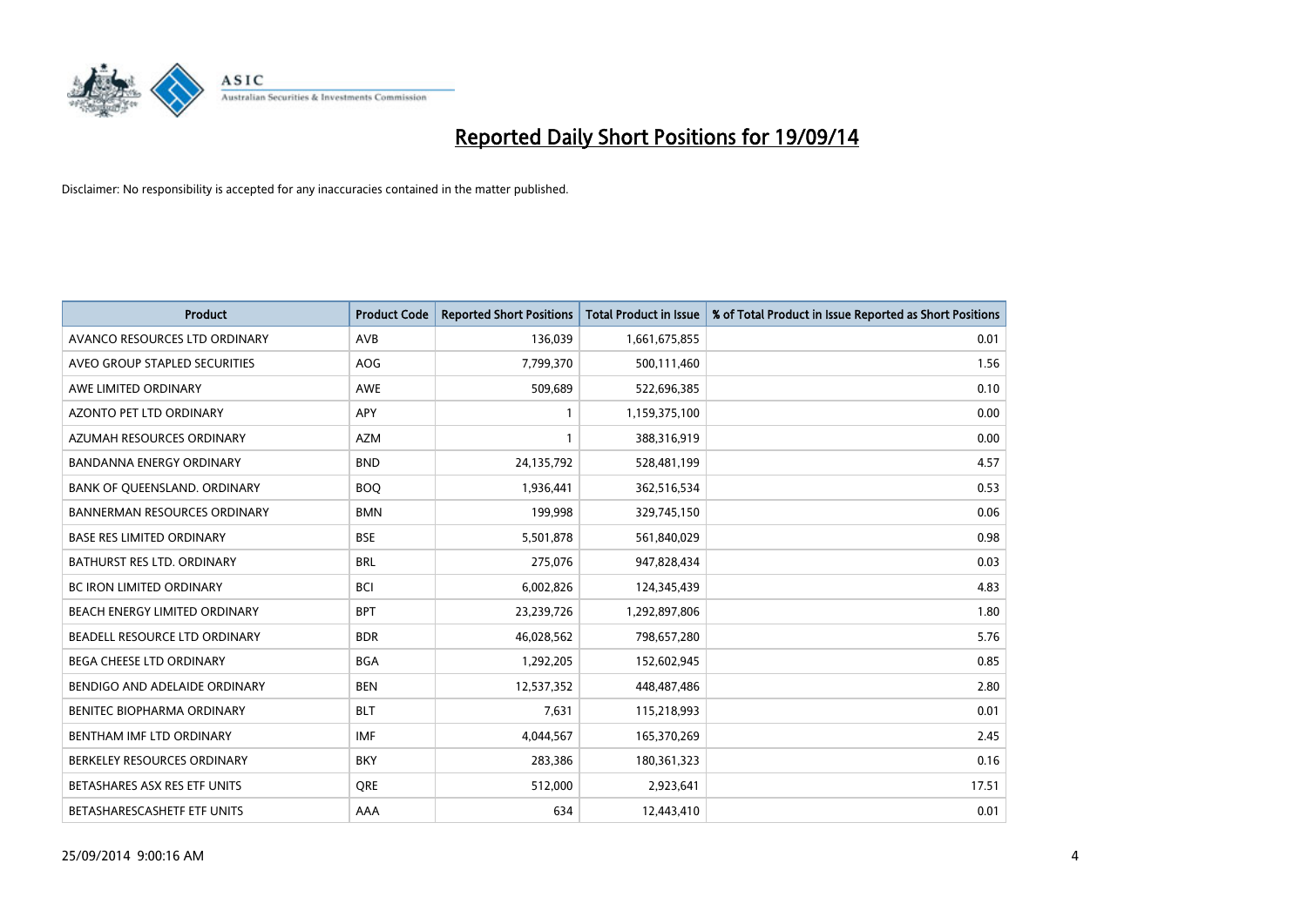

| <b>Product</b>                                | <b>Product Code</b> | <b>Reported Short Positions</b> | <b>Total Product in Issue</b> | % of Total Product in Issue Reported as Short Positions |
|-----------------------------------------------|---------------------|---------------------------------|-------------------------------|---------------------------------------------------------|
| <b>BHP BILLITON LIMITED ORDINARY</b>          | <b>BHP</b>          | 11,639,931                      | 3,211,691,105                 | 0.36                                                    |
| <b>BIGAIR GROUP LIMITED ORDINARY</b>          | <b>BGL</b>          | 45,160                          | 172,872,340                   | 0.03                                                    |
| <b>BILLABONG ORDINARY</b>                     | <b>BBG</b>          | 10,499,997                      | 990,370,034                   | 1.06                                                    |
| <b>BIONOMICS LIMITED ORDINARY</b>             | <b>BNO</b>          | 50,000                          | 417,356,567                   | 0.01                                                    |
| <b>BLACKHAM RESOURCES ORDINARY</b>            | <b>BLK</b>          | 522,754                         | 118,612,952                   | 0.44                                                    |
| <b>BLACKMORES LIMITED ORDINARY</b>            | <b>BKL</b>          | 13,829                          | 17,114,947                    | 0.08                                                    |
| <b>BLACKTHORN RESOURCES ORD US PROHIBITED</b> | <b>BTR</b>          | 4,369                           | 164,285,950                   | 0.00                                                    |
| <b>BLUESCOPE STEEL LTD ORDINARY</b>           | <b>BSL</b>          | 4,163,825                       | 559,227,871                   | 0.74                                                    |
| <b>BOART LONGYEAR ORDINARY</b>                | <b>BLY</b>          | 29,942,473                      | 461,163,412                   | 6.49                                                    |
| <b>BORAL LIMITED, ORDINARY</b>                | <b>BLD</b>          | 17,877,644                      | 782,736,249                   | 2.28                                                    |
| BRADKEN LIMITED ORDINARY                      | <b>BKN</b>          | 13,294,504                      | 171,027,249                   | 7.77                                                    |
| <b>BRAMBLES LIMITED ORDINARY</b>              | <b>BXB</b>          | 6,069,721                       | 1,564,807,782                 | 0.39                                                    |
| BREVILLE GROUP LTD ORDINARY                   | <b>BRG</b>          | 3,729,496                       | 130,095,322                   | 2.87                                                    |
| <b>BRICKWORKS LIMITED ORDINARY</b>            | <b>BKW</b>          | 69,594                          | 148,038,996                   | 0.05                                                    |
| BT INVESTMENT MNGMNT ORDINARY                 | <b>BTT</b>          | 3,209                           | 284,384,906                   | 0.00                                                    |
| <b>BURSON GROUP LTD ORDINARY</b>              | <b>BAP</b>          | 824,880                         | 163,585,666                   | 0.50                                                    |
| <b>BURU ENERGY ORDINARY</b>                   | <b>BRU</b>          | 18,425,716                      | 298,505,530                   | 6.17                                                    |
| <b>BWP TRUST ORDINARY UNITS</b>               | <b>BWP</b>          | 5,990,887                       | 639,724,826                   | 0.94                                                    |
| CABCHARGE AUSTRALIA ORDINARY                  | CAB                 | 10,134,142                      | 120,430,683                   | 8.41                                                    |
| CALTEX AUSTRALIA ORDINARY                     | <b>CTX</b>          | 1,256,958                       | 270,000,000                   | 0.47                                                    |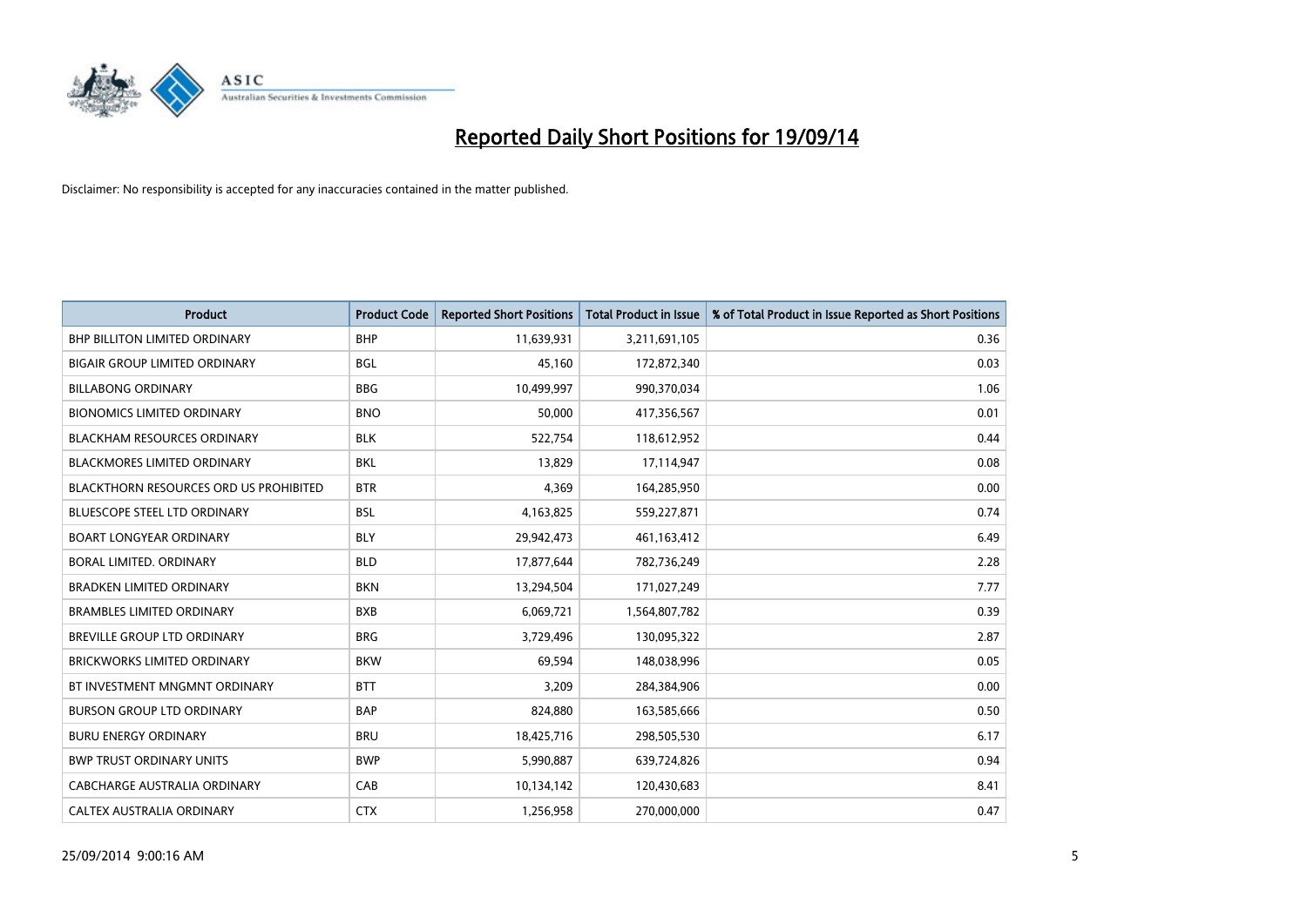

| <b>Product</b>                          | <b>Product Code</b> | <b>Reported Short Positions</b> | <b>Total Product in Issue</b> | % of Total Product in Issue Reported as Short Positions |
|-----------------------------------------|---------------------|---------------------------------|-------------------------------|---------------------------------------------------------|
| CAPE LAMBERT RES LTD ORDINARY           | <b>CFE</b>          | 35,015                          | 626,896,143                   | 0.01                                                    |
| <b>CAPITOL HEALTH ORDINARY</b>          | CAJ                 | 1,934,447                       | 431,180,115                   | 0.45                                                    |
| <b>CARDNO LIMITED ORDINARY</b>          | CDD                 | 7,937,588                       | 163,266,973                   | 4.86                                                    |
| CARINDALE PROPERTY UNIT                 | <b>CDP</b>          | 1,148                           | 70,000,000                    | 0.00                                                    |
| CARNARVON PETROLEUM ORDINARY            | <b>CVN</b>          | 50,734                          | 987,198,353                   | 0.01                                                    |
| CARSALES.COM LTD ORDINARY               | <b>CRZ</b>          | 12,350,930                      | 238,374,986                   | 5.18                                                    |
| <b>CASH CONVERTERS ORDINARY</b>         | CCV                 | 7,882,092                       | 428,886,124                   | 1.84                                                    |
| CEDAR WOODS PROP. ORDINARY              | <b>CWP</b>          | 106,947                         | 78,336,371                    | 0.14                                                    |
| CENTRAL PETROLEUM ORDINARY              | <b>CTP</b>          | 376,858                         | 348,718,957                   | 0.11                                                    |
| CFS RETAIL TRUST GRP STAPLED SECURITIES | <b>CFX</b>          | 29,186,658                      | 3,050,355,727                 | 0.96                                                    |
| <b>CHALLENGER LIMITED ORDINARY</b>      | <b>CGF</b>          | 1,467,920                       | 564,063,117                   | 0.26                                                    |
| CHANDLER MACLEOD LTD ORDINARY           | <b>CMG</b>          | 12,369                          | 547,985,086                   | 0.00                                                    |
| CHARTER HALL GROUP STAPLED US PROHIBIT. | <b>CHC</b>          | 225,618                         | 355,015,480                   | 0.06                                                    |
| <b>CHARTER HALL RETAIL UNITS</b>        | <b>COR</b>          | 10,613,143                      | 372,893,153                   | 2.85                                                    |
| <b>CHORUS LIMITED ORDINARY</b>          | CNU                 | 28,765                          | 396,369,767                   | 0.01                                                    |
| CLINUVEL PHARMACEUT. ORDINARY           | <b>CUV</b>          | 8,472                           | 42,466,435                    | 0.02                                                    |
| COAL OF AFRICA LTD ORDINARY             | <b>CZA</b>          | 426                             | 1,048,368,613                 | 0.00                                                    |
| COALSPUR MINES LTD ORDINARY             | <b>CPL</b>          | 1,744,678                       | 641,544,455                   | 0.27                                                    |
| COCA-COLA AMATIL ORDINARY               | <b>CCL</b>          | 21,199,972                      | 763,590,249                   | 2.78                                                    |
| COCHLEAR LIMITED ORDINARY               | <b>COH</b>          | 6,637,891                       | 57,062,020                    | 11.63                                                   |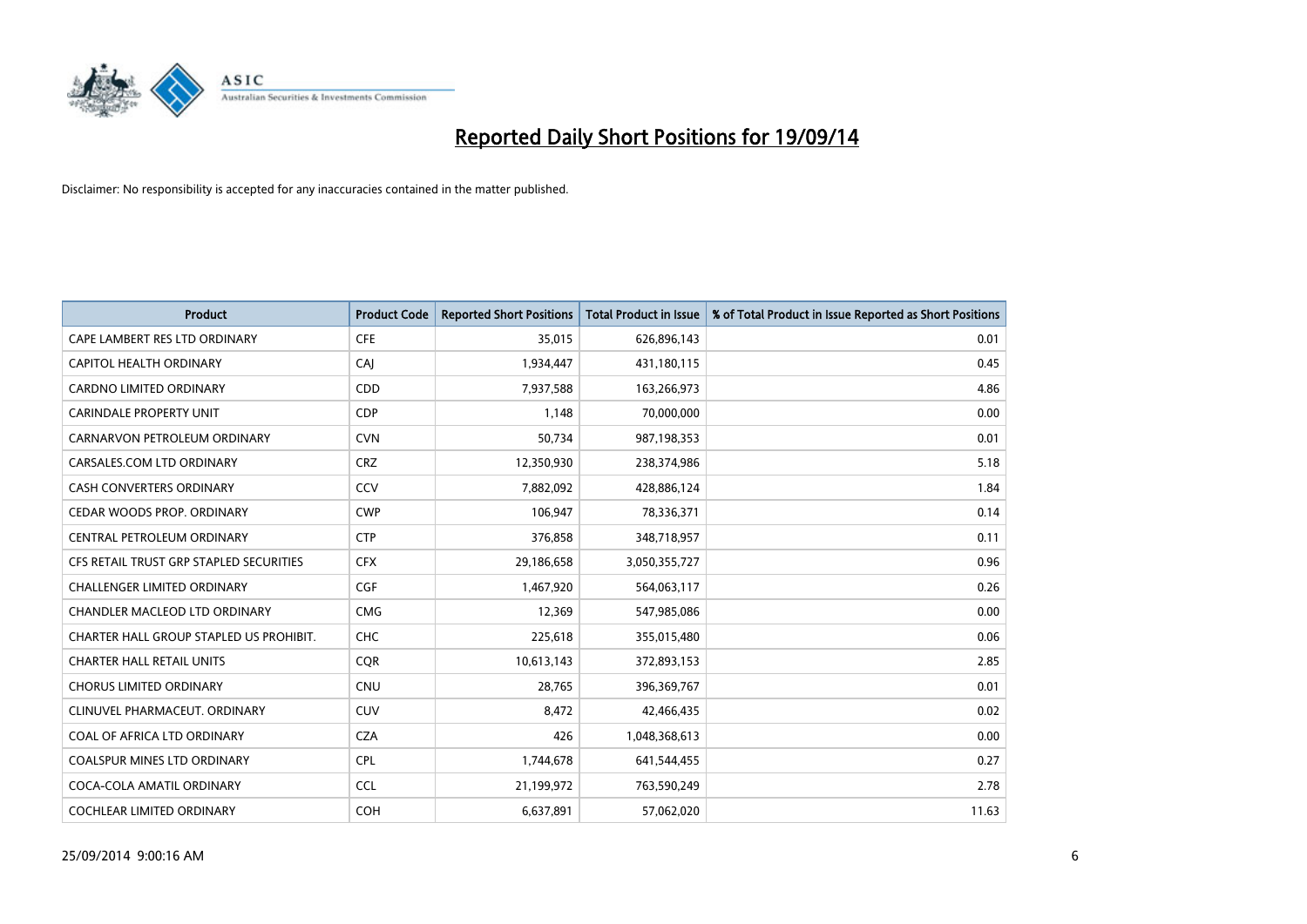

| <b>Product</b>                          | <b>Product Code</b> | <b>Reported Short Positions</b> | <b>Total Product in Issue</b> | % of Total Product in Issue Reported as Short Positions |
|-----------------------------------------|---------------------|---------------------------------|-------------------------------|---------------------------------------------------------|
| <b>COCKATOO COAL ORDINARY</b>           | <b>COK</b>          | 167,987                         | 4,560,196,928                 | 0.00                                                    |
| CODAN LIMITED ORDINARY                  | <b>CDA</b>          | 345,411                         | 176,969,924                   | 0.20                                                    |
| <b>COFFEY INTERNATIONAL ORDINARY</b>    | <b>COF</b>          | 6,077                           | 255,833,165                   | 0.00                                                    |
| <b>COKAL LTD ORDINARY</b>               | <b>CKA</b>          | 6,820                           | 471,103,926                   | 0.00                                                    |
| <b>COLLECTION HOUSE ORDINARY</b>        | <b>CLH</b>          | 2,237,134                       | 129,717,785                   | 1.72                                                    |
| <b>COLLINS FOODS LTD ORDINARY</b>       | <b>CKF</b>          | 100,000                         | 93,000,003                    | 0.11                                                    |
| COMMONWEALTH BANK, ORDINARY             | <b>CBA</b>          | 15,663,091                      | 1,621,319,194                 | 0.97                                                    |
| <b>COMPASS RESOURCES ORDINARY</b>       | <b>CMR</b>          | 7,472                           | 1,403,744,100                 | 0.00                                                    |
| <b>COMPUTERSHARE LTD ORDINARY</b>       | <b>CPU</b>          | 5,596,840                       | 556,203,079                   | 1.01                                                    |
| <b>COOPER ENERGY LTD ORDINARY</b>       | <b>COE</b>          | 287,204                         | 329,235,509                   | 0.09                                                    |
| <b>CORP TRAVEL LIMITED ORDINARY</b>     | <b>CTD</b>          | 245,407                         | 90,517,621                    | 0.27                                                    |
| <b>COVER-MORE GRP LTD ORDINARY</b>      | <b>CVO</b>          | 11,838,175                      | 317,750,000                   | 3.73                                                    |
| <b>CREDIT CORP GROUP ORDINARY</b>       | <b>CCP</b>          | 364,252                         | 46,131,882                    | 0.79                                                    |
| <b>CROMWELL PROP STAPLED SECURITIES</b> | <b>CMW</b>          | 9,281,216                       | 1,731,081,898                 | 0.54                                                    |
| <b>CROWE HORWATH AUS ORDINARY</b>       | <b>CRH</b>          | 238,875                         | 273,005,429                   | 0.09                                                    |
| <b>CROWN RESORTS LTD ORDINARY</b>       | <b>CWN</b>          | 9,678,247                       | 728,394,185                   | 1.33                                                    |
| <b>CSG LIMITED ORDINARY</b>             | <b>CSV</b>          | 135,620                         | 279,290,492                   | 0.05                                                    |
| <b>CSL LIMITED ORDINARY</b>             | <b>CSL</b>          | 1,009,320                       | 474,622,141                   | 0.21                                                    |
| <b>CSR LIMITED ORDINARY</b>             | <b>CSR</b>          | 17,123,768                      | 506,000,315                   | 3.38                                                    |
| <b>CUDECO LIMITED ORDINARY</b>          | CDU                 | 7,801,162                       | 235,425,143                   | 3.31                                                    |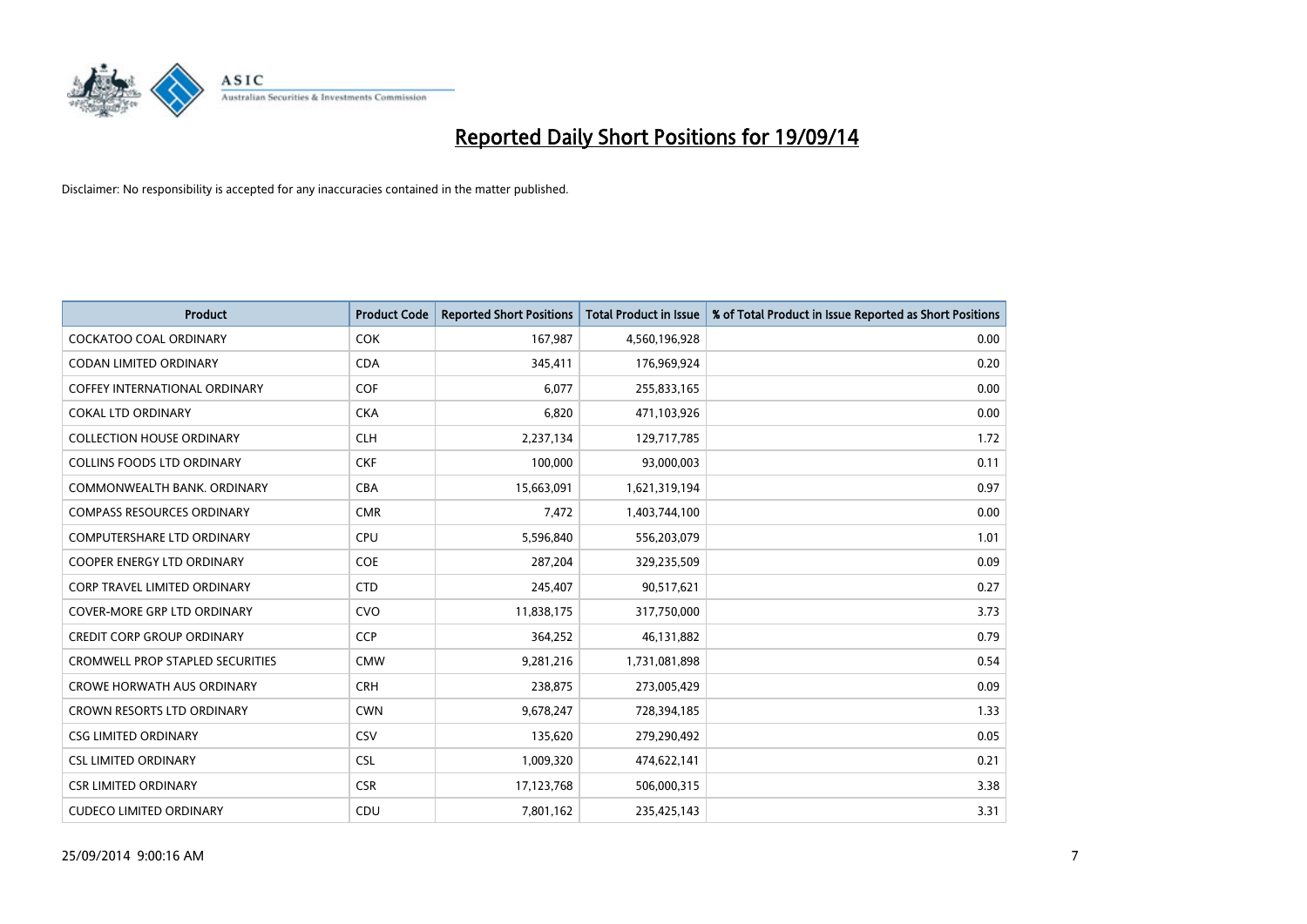

| <b>Product</b>                     | <b>Product Code</b> | <b>Reported Short Positions</b> | <b>Total Product in Issue</b> | % of Total Product in Issue Reported as Short Positions |
|------------------------------------|---------------------|---------------------------------|-------------------------------|---------------------------------------------------------|
| DART ENERGY LTD ORDINARY           | <b>DTE</b>          | 600.693                         | 1,108,752,733                 | 0.05                                                    |
| DATA#3 LIMITED ORDINARY            | <b>DTL</b>          | 98,634                          | 153,974,950                   | 0.06                                                    |
| DECMIL GROUP LIMITED ORDINARY      | <b>DCG</b>          | 2,519,026                       | 168,657,794                   | 1.49                                                    |
| DEEP YELLOW LIMITED ORDINARY       | <b>DYL</b>          | 1,002                           | 1,888,400,127                 | 0.00                                                    |
| DEVINE LIMITED ORDINARY            | <b>DVN</b>          | 11,437                          | 158,730,556                   | 0.01                                                    |
| DEXUS PROPERTY GROUP STAPLED UNITS | <b>DXS</b>          | 11,795,149                      | 5,433,110,810                 | 0.22                                                    |
| DICK SMITH HLDGS ORDINARY          | <b>DSH</b>          | 17,386,464                      | 236,511,364                   | 7.35                                                    |
| DISCOVERY METALS LTD ORDINARY      | <b>DML</b>          | 1,277,631                       | 644,039,581                   | 0.20                                                    |
| DOMINO PIZZA ENTERPR ORDINARY      | <b>DMP</b>          | 951,554                         | 86,160,773                    | 1.10                                                    |
| DONACO INTERNATIONAL ORDINARY      | <b>DNA</b>          | 4,478,533                       | 460,951,560                   | 0.97                                                    |
| DORAY MINERALS LTD ORDINARY        | <b>DRM</b>          | 176,990                         | 165,834,256                   | 0.11                                                    |
| DOWNER EDI LIMITED ORDINARY        | <b>DOW</b>          | 19,351,338                      | 435,399,975                   | 4.44                                                    |
| DRILLSEARCH ENERGY ORDINARY        | <b>DLS</b>          | 14,811,320                      | 457,114,185                   | 3.24                                                    |
| DUET GROUP STAPLED US PROHIBIT.    | <b>DUE</b>          | 10,442,602                      | 1,327,719,444                 | 0.79                                                    |
| DUKETON MINING ORDINARY            | <b>DKM</b>          | 3,894                           | 82,524,812                    | 0.00                                                    |
| DULUXGROUP LIMITED ORDINARY        | <b>DLX</b>          | 323,575                         | 383,503,942                   | 0.08                                                    |
| <b>DWS LTD ORDINARY</b>            | <b>DWS</b>          | 121,259                         | 132,362,763                   | 0.09                                                    |
| ECHO ENTERTAINMENT ORDINARY        | <b>EGP</b>          | 8,708,294                       | 825,672,730                   | 1.05                                                    |
| <b>ELDERS LIMITED ORDINARY</b>     | <b>ELD</b>          | 17,500,062                      | 523,265,328                   | 3.34                                                    |
| ELEMENTAL MINERALS ORDINARY        | <b>ELM</b>          | 94,536                          | 315,663,391                   | 0.03                                                    |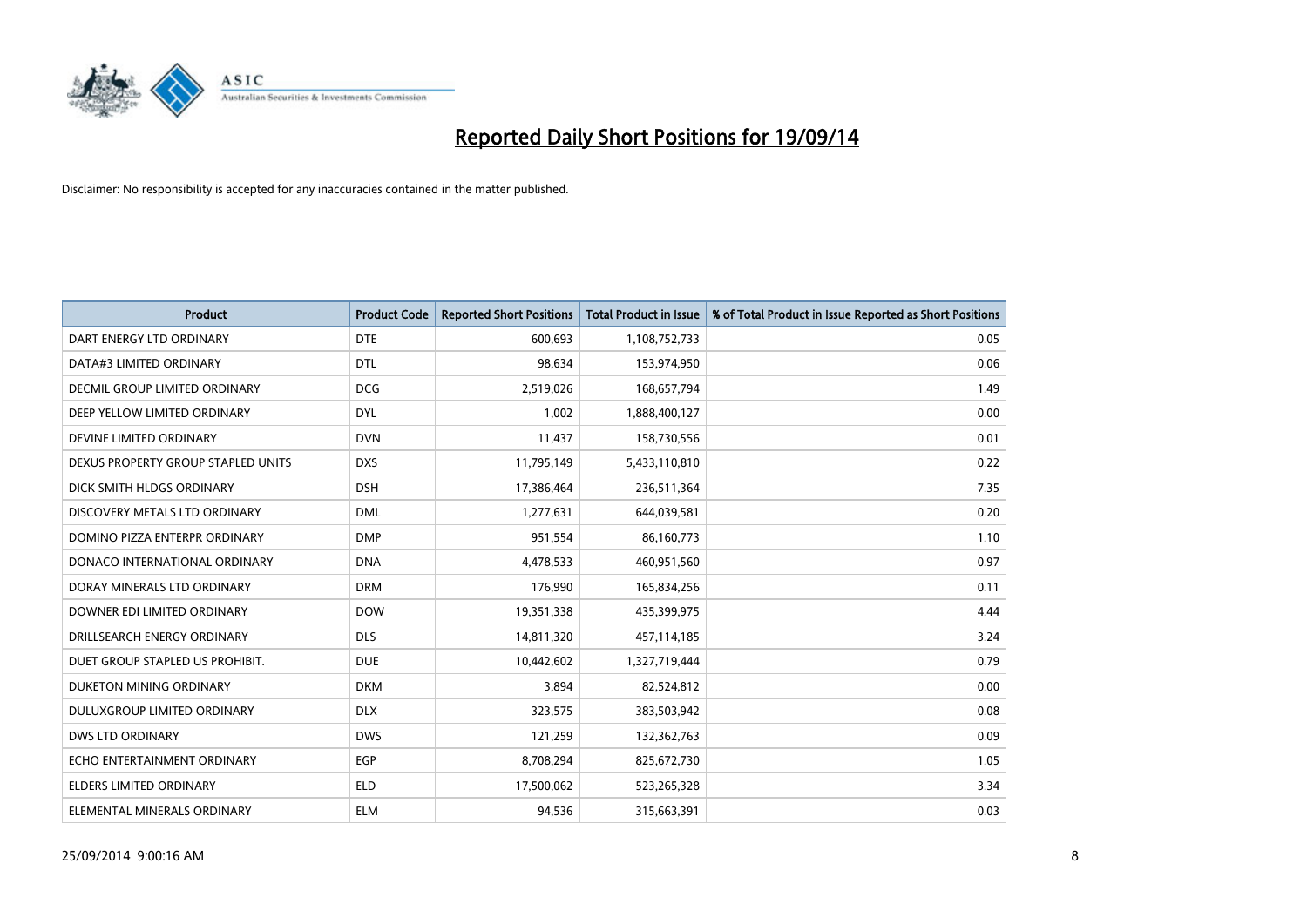

| <b>Product</b>                         | <b>Product Code</b> | <b>Reported Short Positions</b> | <b>Total Product in Issue</b> | % of Total Product in Issue Reported as Short Positions |
|----------------------------------------|---------------------|---------------------------------|-------------------------------|---------------------------------------------------------|
| <b>EMECO HOLDINGS ORDINARY</b>         | <b>EHL</b>          | 7,451,880                       | 599,675,707                   | 1.24                                                    |
| <b>ENDEAVOUR MIN CORP CDI 1:1</b>      | <b>EVR</b>          | 31,265                          | 50,304,346                    | 0.06                                                    |
| <b>ENERGY DEVELOPMENTS ORDINARY</b>    | <b>ENE</b>          | 20,000                          | 169,673,095                   | 0.01                                                    |
| ENERGY RESOURCES ORDINARY 'A'          | <b>ERA</b>          | 11,381,415                      | 517,725,062                   | 2.20                                                    |
| <b>ENERGY WORLD CORPOR, ORDINARY</b>   | <b>EWC</b>          | 45,106,437                      | 1,734,166,672                 | 2.60                                                    |
| <b>ENVESTRA LIMITED ORDINARY</b>       | <b>ENV</b>          | 81,516                          | 1,796,808,474                 | 0.00                                                    |
| EQUATORIAL RES LTD ORDINARY            | EQX                 | 33                              | 122,185,353                   | 0.00                                                    |
| EQUITY TRUSTEES ORDINARY               | EQT                 | 19                              | 19,152,092                    | 0.00                                                    |
| ERM POWER LIMITED ORDINARY             | EPW                 | 359,739                         | 240,530,856                   | 0.15                                                    |
| EVOLUTION MINING LTD ORDINARY          | <b>EVN</b>          | 34,468,194                      | 713,218,647                   | 4.83                                                    |
| FAIRFAX MEDIA LTD ORDINARY             | <b>FXI</b>          | 55,802,540                      | 2,351,955,725                 | 2.37                                                    |
| <b>FANTASTIC HOLDINGS ORDINARY</b>     | <b>FAN</b>          | 42,179                          | 103,068,398                   | 0.04                                                    |
| FAR LTD ORDINARY                       | <b>FAR</b>          | 12,542,467                      | 2,699,846,742                 | 0.46                                                    |
| FEDERATION CNTRES ORD/UNIT STAPLED SEC | <b>FDC</b>          | 590,381                         | 1,427,641,565                 | 0.04                                                    |
| FISHER & PAYKEL H. ORDINARY            | <b>FPH</b>          | 19,364                          | 556,064,757                   | 0.00                                                    |
| FLEETWOOD CORP ORDINARY                | <b>FWD</b>          | 1,891,513                       | 60,581,211                    | 3.12                                                    |
| FLETCHER BUILDING ORDINARY             | <b>FBU</b>          | 696,563                         | 687,854,788                   | 0.10                                                    |
| FLEXIGROUP LIMITED ORDINARY            | <b>FXL</b>          | 2,811,402                       | 304,096,060                   | 0.92                                                    |
| FLIGHT CENTRE TRAVEL ORDINARY          | <b>FLT</b>          | 5,887,990                       | 100,586,119                   | 5.85                                                    |
| FLINDERS MINES LTD ORDINARY            | <b>FMS</b>          | 420,990                         | 2,400,995,602                 | 0.02                                                    |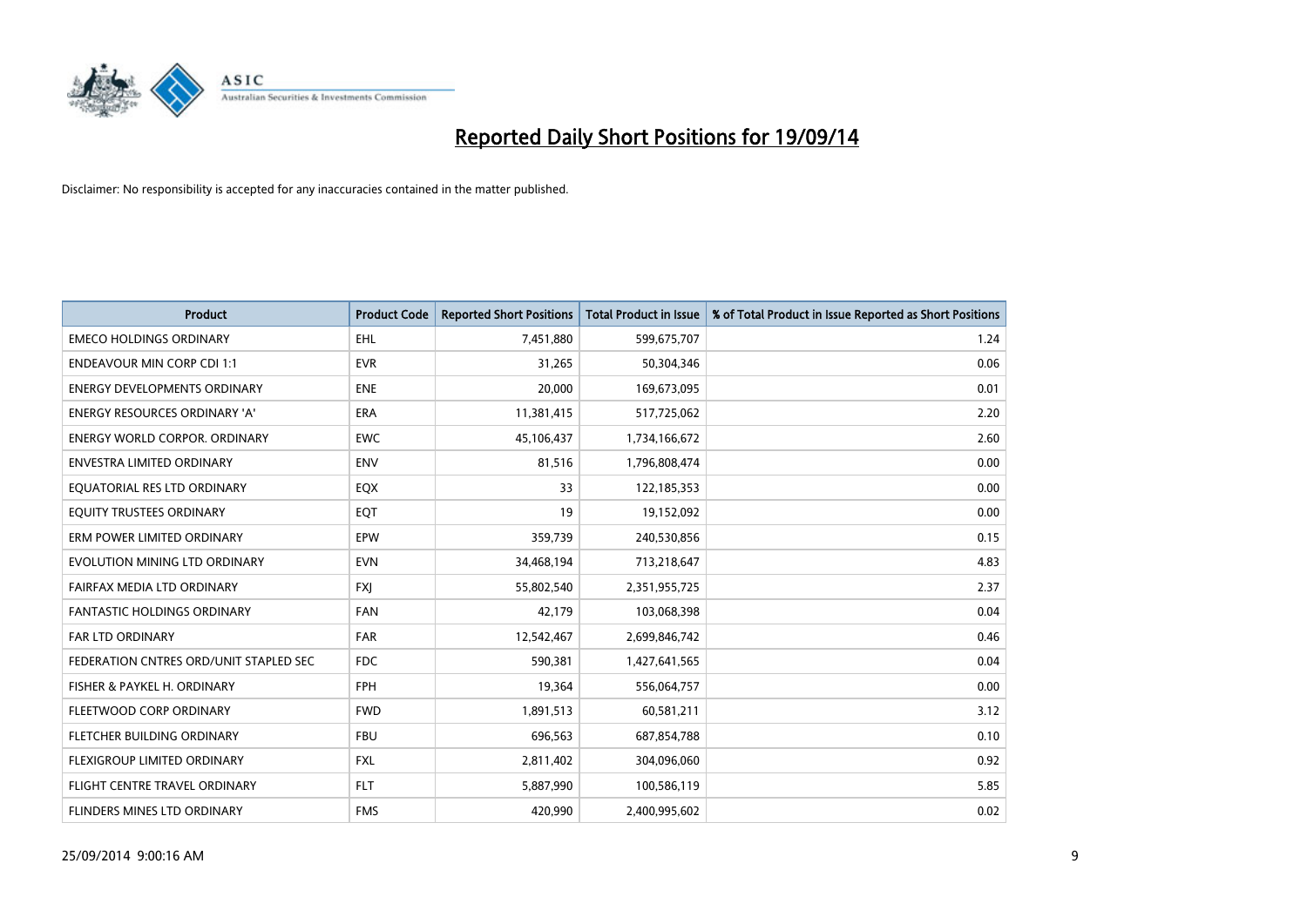

| <b>Product</b>                             | <b>Product Code</b> | <b>Reported Short Positions</b> | <b>Total Product in Issue</b> | % of Total Product in Issue Reported as Short Positions |
|--------------------------------------------|---------------------|---------------------------------|-------------------------------|---------------------------------------------------------|
| <b>FOCUS MINERALS LTD ORDINARY</b>         | <b>FML</b>          | 4,060,250                       | 9,137,375,877                 | 0.04                                                    |
| FOLKESTONE EDU TRUST UNITS                 | <b>FET</b>          | 173,974                         | 205,069,661                   | 0.08                                                    |
| FONTERRA SHARE FUND ORDINARY UNITS         | <b>FSF</b>          | 487                             | 115,510,746                   | 0.00                                                    |
| FORTESCUE METALS GRP ORDINARY              | <b>FMG</b>          | 244,247,208                     | 3,113,798,151                 | 7.84                                                    |
| FREEDOM FOOD LTD ORDINARY                  | <b>FNP</b>          | 10,000                          | 151,570,371                   | 0.01                                                    |
| <b>G.U.D. HOLDINGS ORDINARY</b>            | GUD                 | 2,340,356                       | 70,939,492                    | 3.30                                                    |
| <b>G8 EDUCATION LIMITED ORDINARY</b>       | <b>GEM</b>          | 11,320,943                      | 332,073,918                   | 3.41                                                    |
| <b>GALAXY RESOURCES ORDINARY</b>           | <b>GXY</b>          | 8,088                           | 1,064,493,083                 | 0.00                                                    |
| <b>GBST HOLDINGS., ORDINARY</b>            | <b>GBT</b>          | 19,881                          | 66,561,725                    | 0.03                                                    |
| <b>GDI PROPERTY GRP STAPLED SECURITIES</b> | GDI                 | 51,505                          | 567,575,025                   | 0.01                                                    |
| <b>GENWORTH MORTGAGE ORDINARY</b>          | <b>GMA</b>          | 423,360                         | 650,000,000                   | 0.07                                                    |
| <b>GEODYNAMICS LIMITED ORDINARY</b>        | GDY                 | 819                             | 435,880,130                   | 0.00                                                    |
| <b>GINDALBIE METALS LTD ORDINARY</b>       | GBG                 | 34,831,783                      | 1,495,306,811                 | 2.33                                                    |
| <b>GOLD ROAD RES LTD ORDINARY</b>          | GOR                 | 5,122,983                       | 515,419,042                   | 0.99                                                    |
| <b>GOODMAN FIELDER, ORDINARY</b>           | GFF                 | 8,819,714                       | 1,955,559,207                 | 0.45                                                    |
| <b>GOODMAN GROUP STAPLED</b>               | <b>GMG</b>          | 1,882,499                       | 1,745,417,725                 | 0.11                                                    |
| <b>GPT GROUP STAPLED SEC.</b>              | GPT                 | 2,368,131                       | 1,685,460,955                 | 0.14                                                    |
| <b>GRAINCORP LIMITED A CLASS ORDINARY</b>  | <b>GNC</b>          | 9,634,982                       | 228,855,628                   | 4.21                                                    |
| <b>GRANGE RESOURCES, ORDINARY</b>          | <b>GRR</b>          | 5,836,443                       | 1,157,097,869                 | 0.50                                                    |
| <b>GREENCROSS LIMITED ORDINARY</b>         | GXL                 | 1,649,729                       | 110,654,390                   | 1.49                                                    |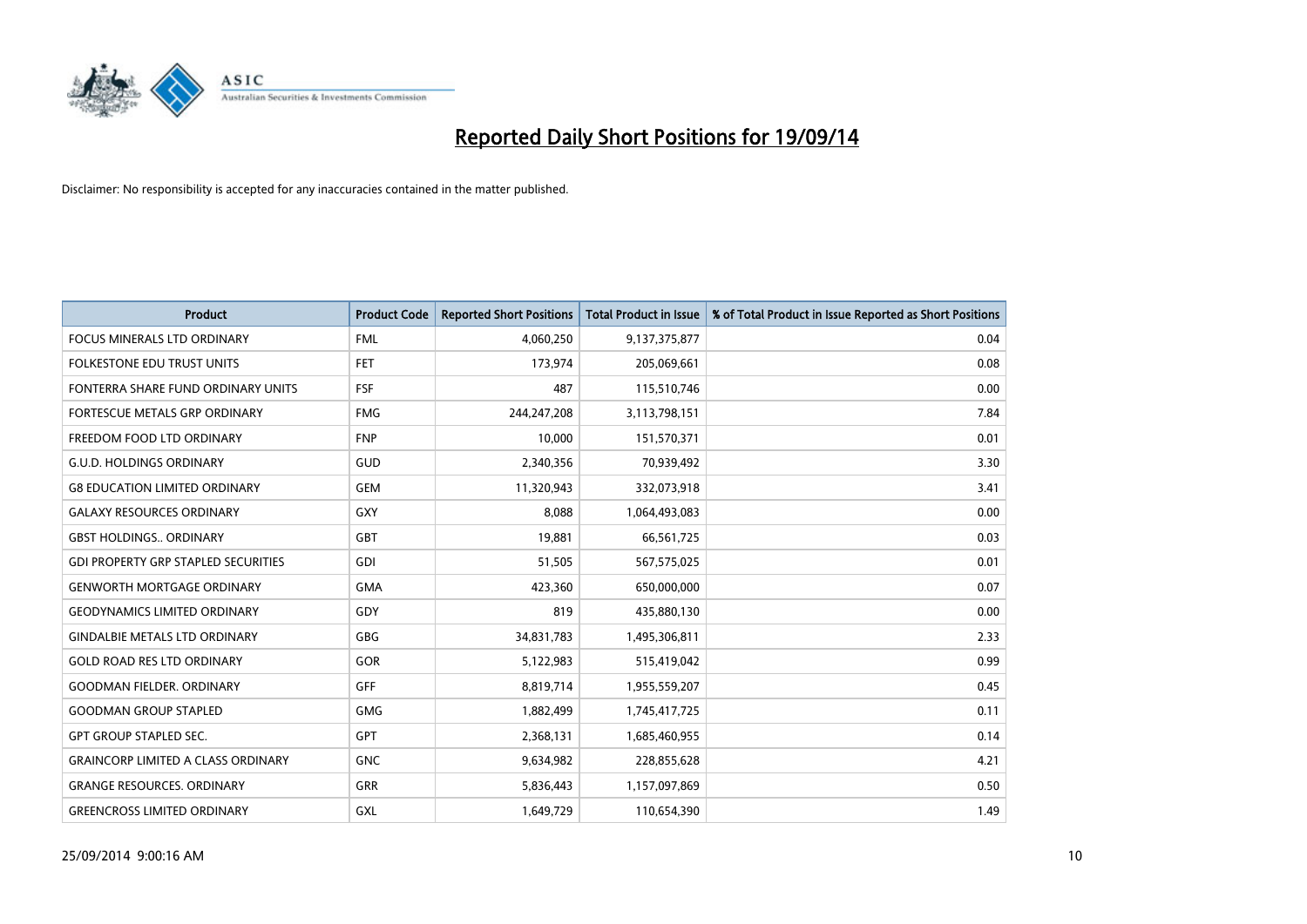

| <b>Product</b>                                   | <b>Product Code</b> | <b>Reported Short Positions</b> | <b>Total Product in Issue</b> | % of Total Product in Issue Reported as Short Positions |
|--------------------------------------------------|---------------------|---------------------------------|-------------------------------|---------------------------------------------------------|
| <b>GREENLAND MIN EN LTD ORDINARY</b>             | GGG                 | 1,084,837                       | 668,464,377                   | 0.16                                                    |
| <b>GREENLAND MIN EN LTD RIGHTS 26-JUN-14</b>     | GGGR                | 3,842                           | 88,685,050                    | 0.00                                                    |
| <b>GROWTHPOINT PROPERTY ORD/UNIT STAPLED SEC</b> | GOZ                 | 4,419,534                       | 554,315,998                   | 0.80                                                    |
| <b>GRYPHON MINERALS LTD ORDINARY</b>             | GRY                 | 4,418,086                       | 401,115,935                   | 1.10                                                    |
| <b>GUILDFORD COAL LTD ORDINARY</b>               | <b>GUF</b>          | 552,501                         | 845,190,354                   | 0.07                                                    |
| <b>GWA GROUP LTD ORDINARY</b>                    | <b>GWA</b>          | 13,373,611                      | 306,533,770                   | 4.36                                                    |
| <b>HARVEY NORMAN ORDINARY</b>                    | <b>HVN</b>          | 29,595,094                      | 1,062,316,784                 | 2.79                                                    |
| HEALTHSCOPE LIMITED. ORDINARY                    | <b>HSO</b>          | 231,034                         | 1,732,094,838                 | 0.01                                                    |
| <b>HENDERSON GROUP CDI 1:1</b>                   | <b>HGG</b>          | 4,194,198                       | 664,599,011                   | 0.63                                                    |
| HFA HOLDINGS LIMITED ORDINARY                    | <b>HFA</b>          | 3,809                           | 162,147,897                   | 0.00                                                    |
| HIGHFIELD RES LTD ORDINARY                       | <b>HFR</b>          | 50,000                          | 155,825,003                   | 0.03                                                    |
| <b>HIGHLANDS PACIFIC ORDINARY</b>                | <b>HIG</b>          | 3,153                           | 918,694,336                   | 0.00                                                    |
| HILLGROVE RES LTD DEFERRED SETTLEMENT            | <b>HGODA</b>        | 52,785                          | 147,709,972                   | 0.04                                                    |
| <b>HILLS LTD ORDINARY</b>                        | HIL                 | 296,907                         | 233,425,607                   | 0.13                                                    |
| HORIZON OIL LIMITED ORDINARY                     | <b>HZN</b>          | 28,539,903                      | 1,301,981,265                 | 2.19                                                    |
| ICAR ASIA LTD ORDINARY                           | ICO                 | 107,256                         | 193,188,846                   | 0.06                                                    |
| ICON ENERGY LIMITED ORDINARY                     | ICN                 | 806,640                         | 615,774,351                   | 0.13                                                    |
| <b>IINET LIMITED ORDINARY</b>                    | <b>IIN</b>          | 7,591,072                       | 161,238,847                   | 4.71                                                    |
| <b>ILUKA RESOURCES ORDINARY</b>                  | ILU                 | 36,958,675                      | 418,700,517                   | 8.83                                                    |
| <b>IMDEX LIMITED ORDINARY</b>                    | <b>IMD</b>          | 2,818,164                       | 216,203,136                   | 1.30                                                    |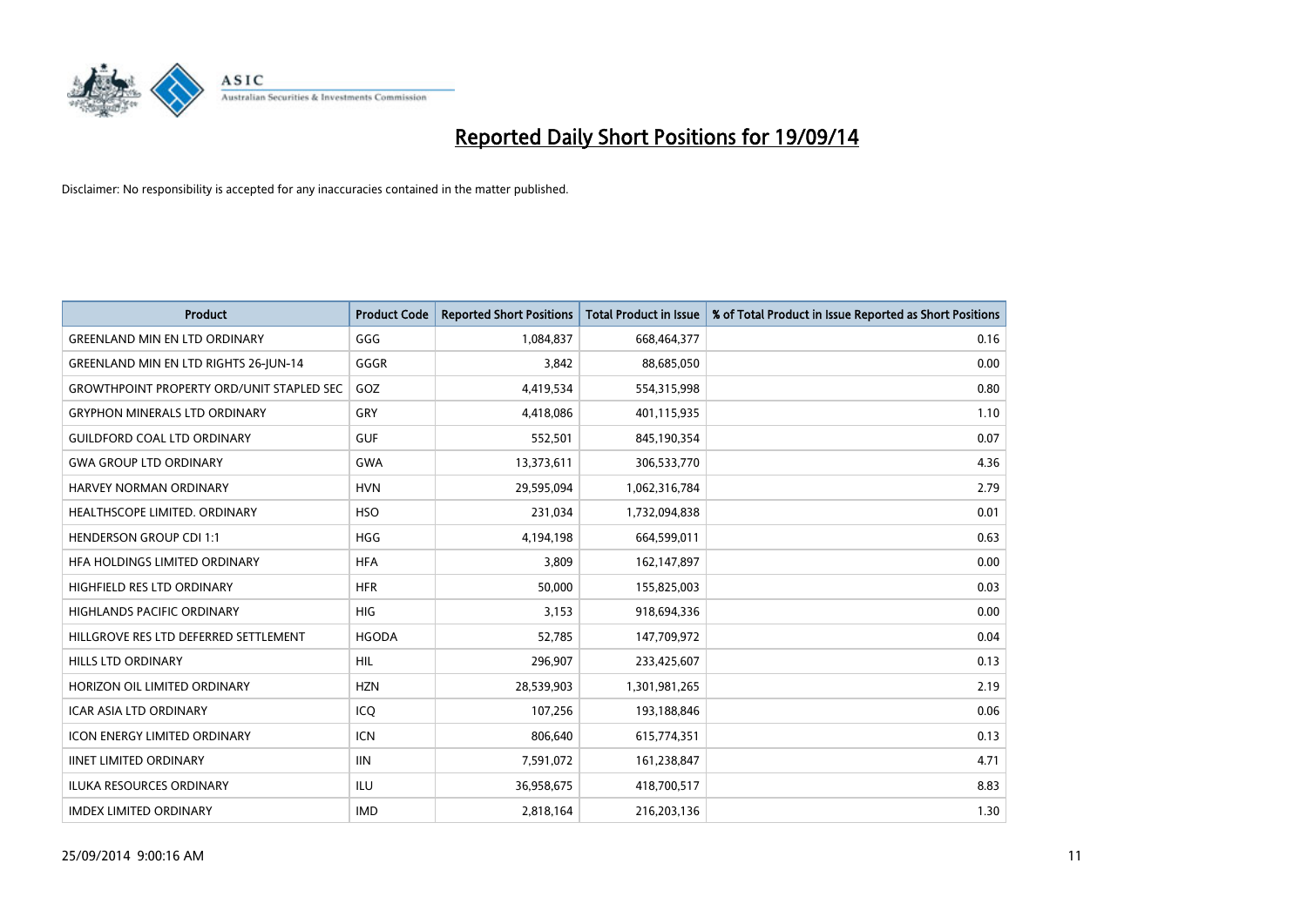

| <b>Product</b>                                | <b>Product Code</b> | <b>Reported Short Positions</b> | <b>Total Product in Issue</b> | % of Total Product in Issue Reported as Short Positions |
|-----------------------------------------------|---------------------|---------------------------------|-------------------------------|---------------------------------------------------------|
| <b>IMX RESOURCES LTD ORDINARY</b>             | <b>IXR</b>          | $\mathbf{1}$                    | 451,497,138                   | 0.00                                                    |
| <b>INCITEC PIVOT ORDINARY</b>                 | IPL                 | 31,939,995                      | 1,654,998,197                 | 1.93                                                    |
| INDEPENDENCE GROUP ORDINARY                   | <b>IGO</b>          | 105,175                         | 234,256,573                   | 0.04                                                    |
| INDOPHIL RESOURCES ORDINARY                   | <b>IRN</b>          | 673,769                         | 1,203,146,194                 | 0.06                                                    |
| <b>INDUSTRIA REIT STAPLED</b>                 | <b>IDR</b>          | 30,811                          | 125,000,001                   | 0.02                                                    |
| <b>INFIGEN ENERGY STAPLED SECURITIES</b>      | <b>IFN</b>          | 2,706,261                       | 767,887,581                   | 0.35                                                    |
| <b>INFOMEDIA LTD ORDINARY</b>                 | IFM                 | 945,576                         | 306,954,355                   | 0.31                                                    |
| INGENIA GROUP STAPLED SECURITIES              | <b>INA</b>          | 1,822,309                       | 678,058,232                   | 0.27                                                    |
| <b>INSURANCE AUSTRALIA ORDINARY</b>           | <b>IAG</b>          | 10,402,670                      | 2,341,618,048                 | 0.44                                                    |
| <b>INTREPID MINES ORDINARY</b>                | <b>IAU</b>          | 2,332,925                       | 557,577,524                   | 0.42                                                    |
| <b>INVESTA OFFICE FUND STAPLED SECURITIES</b> | <b>IOF</b>          | 409,252                         | 614,047,458                   | 0.07                                                    |
| <b>INVOCARE LIMITED ORDINARY</b>              | <b>IVC</b>          | 4,757,942                       | 110,030,298                   | 4.32                                                    |
| <b>IOOF HOLDINGS LTD ORDINARY</b>             | IFL                 | 7,807,260                       | 300,133,752                   | 2.60                                                    |
| <b>IPROPERTY GROUP LTD ORDINARY</b>           | <b>IPP</b>          | 2,464,714                       | 181,703,204                   | 1.36                                                    |
| <b>IRESS LIMITED ORDINARY</b>                 | <b>IRE</b>          | 4,832,571                       | 159,097,319                   | 3.04                                                    |
| <b>IRON ORE HOLDINGS ORDINARY</b>             | <b>IOH</b>          | 42,529                          | 161,174,005                   | 0.03                                                    |
| <b>ISELECT LTD ORDINARY</b>                   | <b>ISU</b>          | 827,930                         | 260,889,894                   | 0.32                                                    |
| <b>ISENTIA GROUP LTD ORDINARY</b>             | <b>ISD</b>          | 425,504                         | 200,000,001                   | 0.21                                                    |
| ISHS ASIA 50 ETF CDI 1:1                      | <b>IAA</b>          | 13,995                          | 1,700,000                     | 0.82                                                    |
| ISHS GLOB HEALTH ETF CDI 1:1                  | IXJ                 | 3,098                           | 13,050,000                    | 0.02                                                    |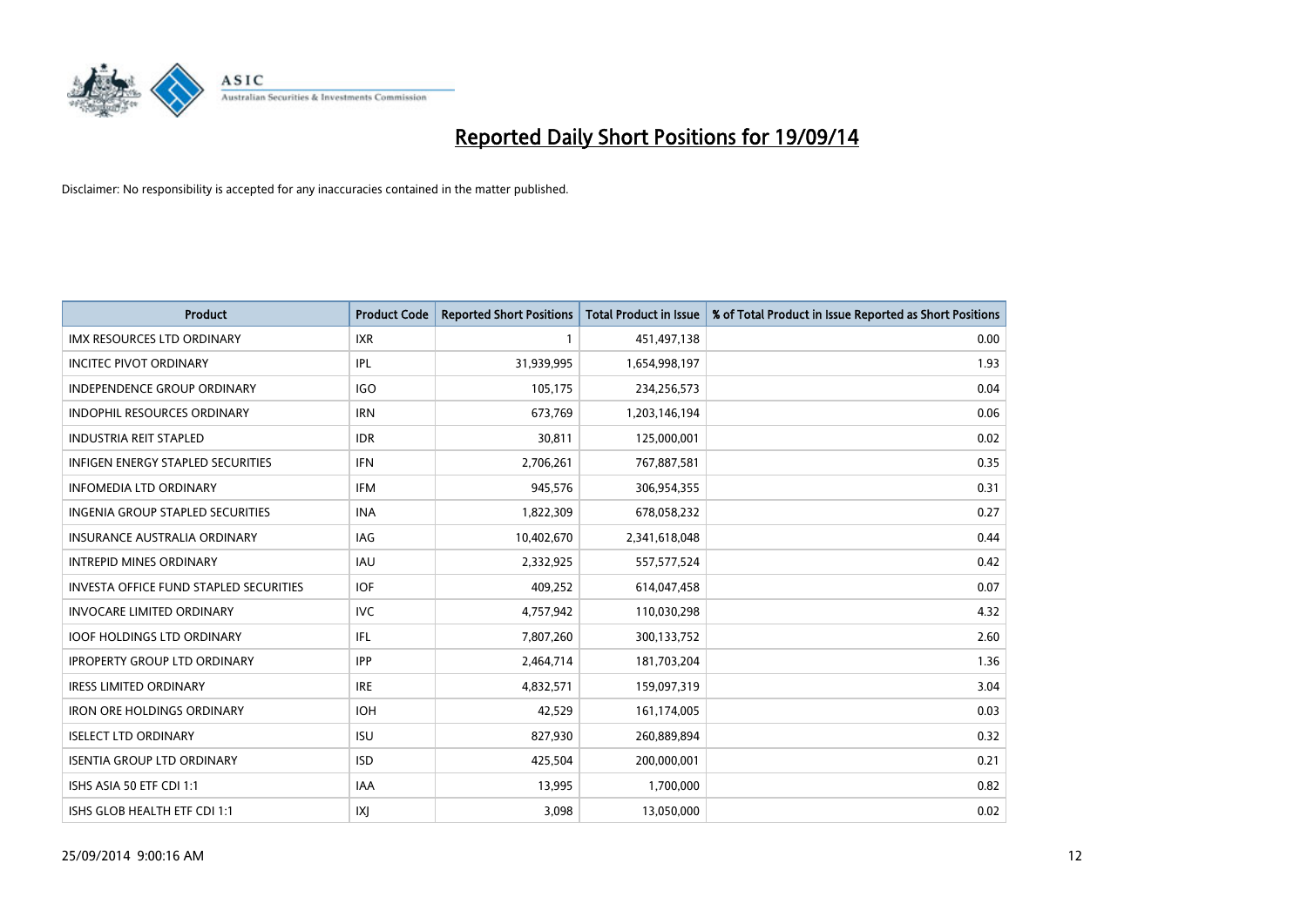

| <b>Product</b>                           | <b>Product Code</b> | <b>Reported Short Positions</b> | <b>Total Product in Issue</b> | % of Total Product in Issue Reported as Short Positions |
|------------------------------------------|---------------------|---------------------------------|-------------------------------|---------------------------------------------------------|
| ISHS GLOBAL CONS ETF CDI 1:1             | IXI                 | 4.236                           | 4,750,000                     | 0.09                                                    |
| JAMES HARDIE INDUST CHESS DEPOSITARY INT | <b>JHX</b>          | 5,001,282                       | 444,925,946                   | 1.12                                                    |
| <b>JAPARA HEALTHCARE LT ORDINARY</b>     | <b>IHC</b>          | 5,285,348                       | 263,046,592                   | 2.01                                                    |
| <b>JB HI-FI LIMITED ORDINARY</b>         | <b>JBH</b>          | 10,825,684                      | 99,238,673                    | 10.91                                                   |
| <b>KAGARA LTD ORDINARY</b>               | KZL                 | 34,720                          | 798,953,117                   | 0.00                                                    |
| KAROON GAS AUSTRALIA ORDINARY            | <b>KAR</b>          | 19,437,416                      | 255,997,690                   | 7.59                                                    |
| KATHMANDU HOLD LTD ORDINARY              | <b>KMD</b>          | 1,729,337                       | 201,238,678                   | 0.86                                                    |
| KBL MINING LIMITED ORDINARY              | <b>KBL</b>          | 1,820                           | 393,535,629                   | 0.00                                                    |
| KINGSGATE CONSOLID, ORDINARY             | <b>KCN</b>          | 14,166,752                      | 223,584,937                   | 6.34                                                    |
| KINGSROSE MINING LTD ORDINARY            | <b>KRM</b>          | 432,730                         | 358,611,493                   | 0.12                                                    |
| KOGI IRON LTD ORDINARY                   | <b>KFE</b>          | 2,092,098                       | 376,669,836                   | 0.56                                                    |
| LEIGHTON HOLDINGS ORDINARY               | LEI                 | 5,028,996                       | 338,503,563                   | 1.49                                                    |
| LEND LEASE GROUP UNIT/ORD STAPLED        | LLC                 | 2,178,932                       | 577,475,833                   | 0.38                                                    |
| LIFESTYLE COMMUNIT. ORDINARY             | LIC                 | 4,000                           | 99,970,131                    | 0.00                                                    |
| LIQUEFIED NATURAL ORDINARY               | <b>LNG</b>          | 7,441,481                       | 461,402,201                   | 1.61                                                    |
| LONESTAR RESO LTD ORDINARY               | LNR                 | 844,561                         | 752,187,211                   | 0.11                                                    |
| LUCAPA DIAMOND LTD ORDINARY              | <b>LOM</b>          | 37,610                          | 181,776,720                   | 0.02                                                    |
| LYNAS CORPORATION ORDINARY               | <b>LYC</b>          | 133,618,641                     | 2,333,801,566                 | 5.73                                                    |
| <b>M2 GRP LTD ORDINARY</b>               | <b>MTU</b>          | 5,438,350                       | 180,824,848                   | 3.01                                                    |
| MACA LIMITED ORDINARY                    | <b>MLD</b>          | 1,184,830                       | 232,676,373                   | 0.51                                                    |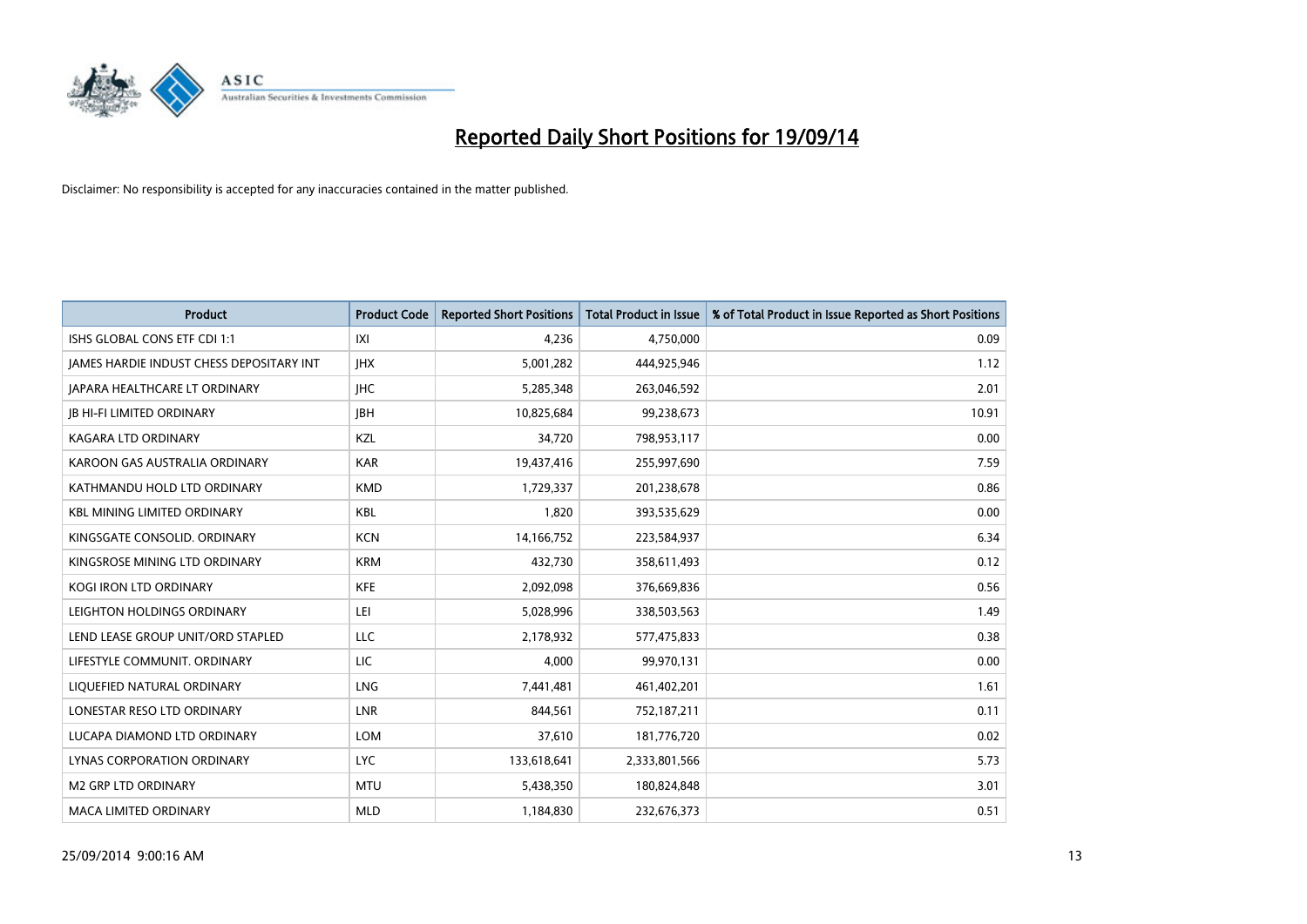

| <b>Product</b>                        | <b>Product Code</b> | <b>Reported Short Positions</b> | <b>Total Product in Issue</b> | % of Total Product in Issue Reported as Short Positions |
|---------------------------------------|---------------------|---------------------------------|-------------------------------|---------------------------------------------------------|
| <b>MACMAHON HOLDINGS ORDINARY</b>     | <b>MAH</b>          | 206,455                         | 1,261,699,966                 | 0.02                                                    |
| MACO ATLAS ROADS GRP ORDINARY STAPLED | <b>MOA</b>          | 3,165,641                       | 511,538,852                   | 0.62                                                    |
| MACQUARIE GROUP LTD ORDINARY          | <b>MOG</b>          | 850,129                         | 321,202,994                   | 0.26                                                    |
| MAGELLAN FIN GRP LTD ORDINARY         | <b>MFG</b>          | 4,298,264                       | 158,918,177                   | 2.70                                                    |
| <b>MANTRA GROUP LTD ORDINARY</b>      | <b>MTR</b>          | 450,759                         | 249,471,229                   | 0.18                                                    |
| <b>MATRIX C &amp; E LTD ORDINARY</b>  | <b>MCE</b>          | 2,660,792                       | 94,555,428                    | 2.81                                                    |
| <b>MAVERICK DRILLING ORDINARY</b>     | <b>MAD</b>          | 6,524,704                       | 534,321,602                   | 1.22                                                    |
| <b>MAXITRANS INDUSTRIES ORDINARY</b>  | <b>MXI</b>          | 39,661                          | 185,075,653                   | 0.02                                                    |
| MAYNE PHARMA LTD ORDINARY             | <b>MYX</b>          | 8,984,170                       | 587,634,335                   | 1.53                                                    |
| MCMILLAN SHAKESPEARE ORDINARY         | <b>MMS</b>          | 938,444                         | 77,515,525                    | 1.21                                                    |
| MCPHERSON'S LTD ORDINARY              | <b>MCP</b>          | 10,011                          | 95,434,645                    | 0.01                                                    |
| MEDUSA MINING LTD ORDINARY            | <b>MML</b>          | 9,215,330                       | 207,794,301                   | 4.43                                                    |
| MERIDIAN ENERGY INSTALMENT RECEIPTS   | <b>MEZCA</b>        | 200,000                         | 1,255,413,626                 | 0.02                                                    |
| <b>MERMAID MARINE ORDINARY</b>        | <b>MRM</b>          | 13,962,568                      | 366,766,098                   | 3.81                                                    |
| MESOBLAST LIMITED ORDINARY            | <b>MSB</b>          | 21,835,600                      | 321,640,094                   | 6.79                                                    |
| METALS X LIMITED ORDINARY             | <b>MLX</b>          | 6,457,980                       | 1,655,826,110                 | 0.39                                                    |
| METCASH LIMITED ORDINARY              | <b>MTS</b>          | 102,962,328                     | 903,309,574                   | 11.40                                                   |
| MIGHTY RIVER POWER ORDINARY           | <b>MYT</b>          | 3,761,655                       | 1,400,012,517                 | 0.27                                                    |
| MINCOR RESOURCES NL ORDINARY          | <b>MCR</b>          | 89,000                          | 188,208,274                   | 0.05                                                    |
| MINERAL DEPOSITS ORDINARY             | <b>MDL</b>          | 1,113,003                       | 103,676,341                   | 1.07                                                    |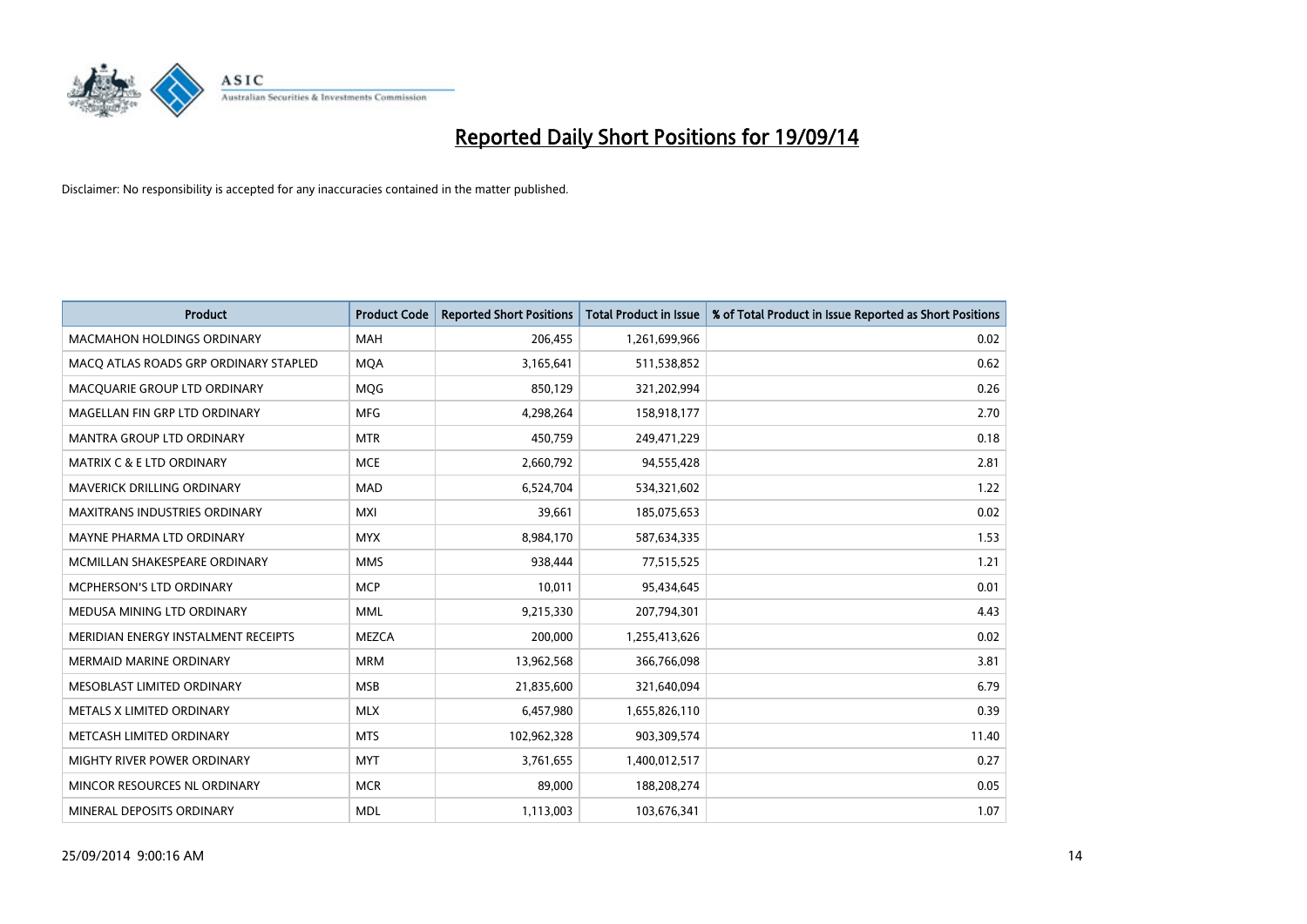

| <b>Product</b>                    | <b>Product Code</b> | <b>Reported Short Positions</b> | <b>Total Product in Issue</b> | % of Total Product in Issue Reported as Short Positions |
|-----------------------------------|---------------------|---------------------------------|-------------------------------|---------------------------------------------------------|
| MINERAL RESOURCES, ORDINARY       | <b>MIN</b>          | 14,463,881                      | 186,556,246                   | 7.75                                                    |
| MINT WIRELESS ORDINARY            | <b>MNW</b>          | 1,512,750                       | 470,372,395                   | 0.32                                                    |
| MIRABELA NICKEL LTD ORDINARY      | <b>MBN</b>          | 10                              | 929,710,216                   | 0.00                                                    |
| MIRVAC GROUP STAPLED SECURITIES   | <b>MGR</b>          | 2,656,230                       | 3,697,197,370                 | 0.07                                                    |
| MOBILE EMBRACE LTD ORDINARY       | <b>MBE</b>          | 28,000                          | 376,510,098                   | 0.01                                                    |
| MOLOPO ENERGY LTD ORDINARY        | <b>MPO</b>          | 11,118                          | 248,705,730                   | 0.00                                                    |
| MONADELPHOUS GROUP ORDINARY       | <b>MND</b>          | 7,819,809                       | 92,796,819                    | 8.43                                                    |
| MONASH IVF GROUP LTD ORDINARY     | <b>MVF</b>          | 435,962                         | 231,081,089                   | 0.19                                                    |
| MORTGAGE CHOICE LTD ORDINARY      | MOC                 | 10,344                          | 123,879,296                   | 0.01                                                    |
| <b>MOUNT GIBSON IRON ORDINARY</b> | <b>MGX</b>          | 20,055,584                      | 1,090,805,085                 | 1.84                                                    |
| MULTIPLEX SITES SITES             | <b>MXUPA</b>        | 2,162                           | 4,500,000                     | 0.05                                                    |
| MYER HOLDINGS LTD ORDINARY        | <b>MYR</b>          | 94,219,764                      | 585,689,551                   | 16.09                                                   |
| NANOSONICS LIMITED ORDINARY       | <b>NAN</b>          | 1,662,914                       | 264,332,826                   | 0.63                                                    |
| NATIONAL AUST, BANK ORDINARY      | <b>NAB</b>          | 7,665,447                       | 2,365,771,681                 | 0.32                                                    |
| NATIONAL STORAGE STAPLED          | <b>NSR</b>          | 715,928                         | 281,631,660                   | 0.25                                                    |
| NAVITAS LIMITED ORDINARY          | <b>NVT</b>          | 2,562,314                       | 375,947,352                   | 0.68                                                    |
| NEARMAP LTD ORDINARY              | <b>NEA</b>          | 1,048,726                       | 337,946,101                   | 0.31                                                    |
| NEON ENERGY LIMITED ORDINARY      | <b>NEN</b>          | 140,474                         | 553,037,848                   | 0.03                                                    |
| NEW HOPE CORPORATION ORDINARY     | <b>NHC</b>          | 1,758,842                       | 830,999,449                   | 0.21                                                    |
| NEW STANDARD ENERGY ORDINARY      | <b>NSE</b>          | 374,000                         | 386,169,603                   | 0.10                                                    |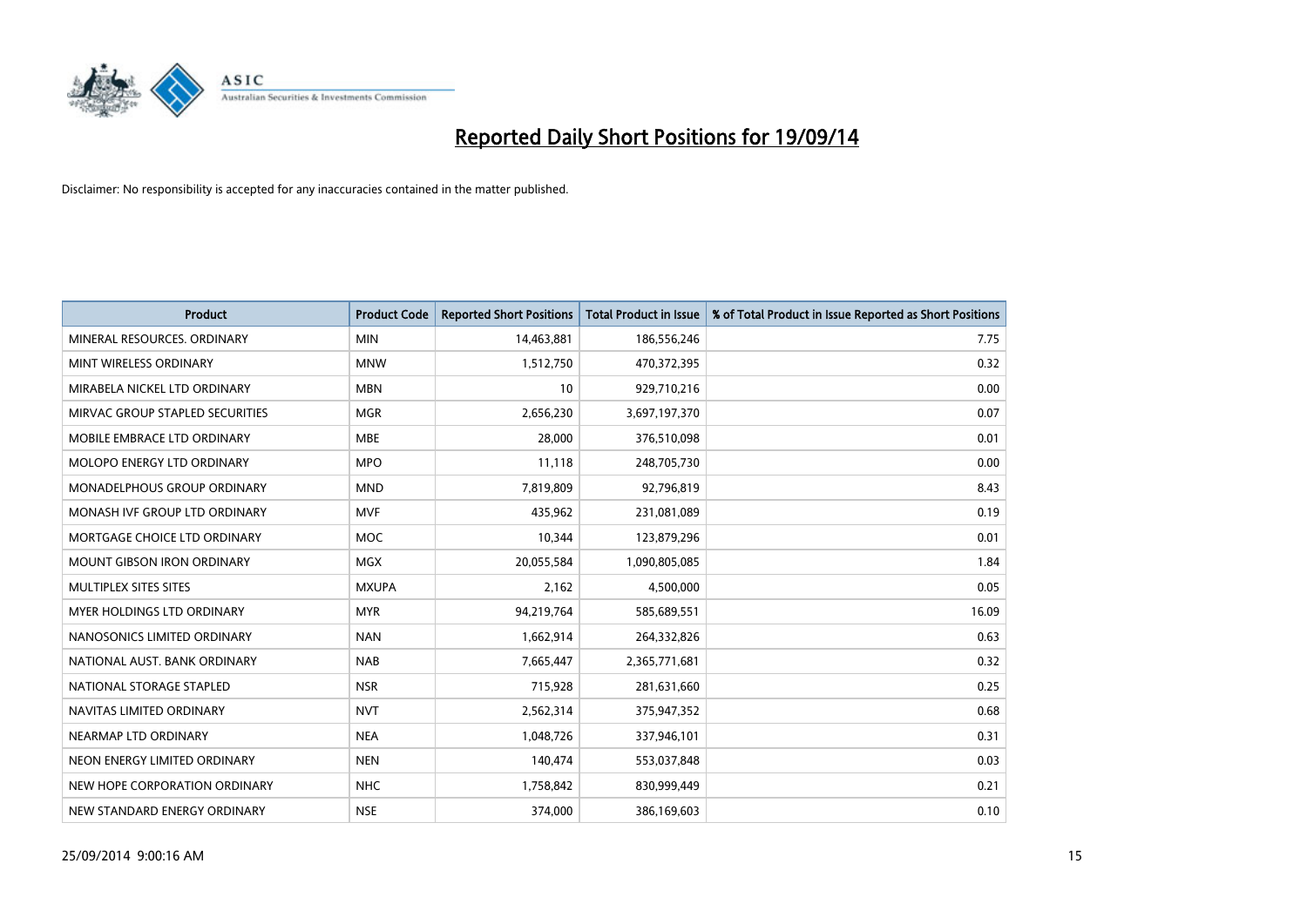

| <b>Product</b>                        | <b>Product Code</b> | <b>Reported Short Positions</b> | <b>Total Product in Issue</b> | % of Total Product in Issue Reported as Short Positions |
|---------------------------------------|---------------------|---------------------------------|-------------------------------|---------------------------------------------------------|
| NEWCREST MINING ORDINARY              | <b>NCM</b>          | 9,062,351                       | 766,510,971                   | 1.18                                                    |
| NEWS CORP A NON-VOTING CDI            | <b>NWSLV</b>        | 418,918                         | 2,976,217                     | 14.08                                                   |
| NEWS CORP B VOTING CDI                | <b>NWS</b>          | 2,230,069                       | 22,645,126                    | 9.85                                                    |
| NEWSAT LIMITED ORDINARY               | <b>NWT</b>          | 7,522,190                       | 613,199,841                   | 1.23                                                    |
| NEXTDC LIMITED ORDINARY               | <b>NXT</b>          | 19,632,301                      | 193,154,486                   | 10.16                                                   |
| NEXUS ENERGY LIMITED ORDINARY         | <b>NXS</b>          | 83,983                          | 1,330,219,459                 | 0.01                                                    |
| NIB HOLDINGS LIMITED ORDINARY         | <b>NHF</b>          | 2,099,178                       | 439,004,182                   | 0.48                                                    |
| NIDO PETROLEUM ORDINARY               | <b>NDO</b>          | 42,480                          | 2,188,266,468                 | 0.00                                                    |
| NINE ENTERTAINMENT ORDINARY           | <b>NEC</b>          | 11,975,904                      | 940,295,023                   | 1.27                                                    |
| NOBLE MINERAL RES ORDINARY            | <b>NMG</b>          | 2,365,726                       | 666,397,952                   | 0.36                                                    |
| NORTHERN IRON LTD ORDINARY            | <b>NFE</b>          | 11,392                          | 484,405,314                   | 0.00                                                    |
| NORTHERN STAR ORDINARY                | <b>NST</b>          | 9,029,865                       | 587,429,659                   | 1.54                                                    |
| NRW HOLDINGS LIMITED ORDINARY         | <b>NWH</b>          | 11,139,306                      | 278,888,011                   | 3.99                                                    |
| NUFARM LIMITED ORDINARY               | <b>NUF</b>          | 17,578,652                      | 264,021,627                   | 6.66                                                    |
| NUPLEX INDUSTRIES ORDINARY            | <b>NPX</b>          | 1,000                           | 198,125,827                   | 0.00                                                    |
| OCEANAGOLD CORP. CHESS DEPOSITARY INT | <b>OGC</b>          | 2,406,407                       | 301,420,186                   | 0.80                                                    |
| OIL SEARCH LTD ORDINARY               | OSH                 | 2,453,073                       | 1,519,022,225                 | 0.16                                                    |
| OM HOLDINGS LIMITED ORDINARY          | OMH                 | 58,221                          | 733,423,337                   | 0.01                                                    |
| OMI HOLDINGS LIMITED ORDINARY         | OMI                 | 162,808                         | 3,750,000                     | 4.34                                                    |
| ORICA LIMITED ORDINARY                | ORI                 | 14,933,755                      | 372,743,291                   | 4.01                                                    |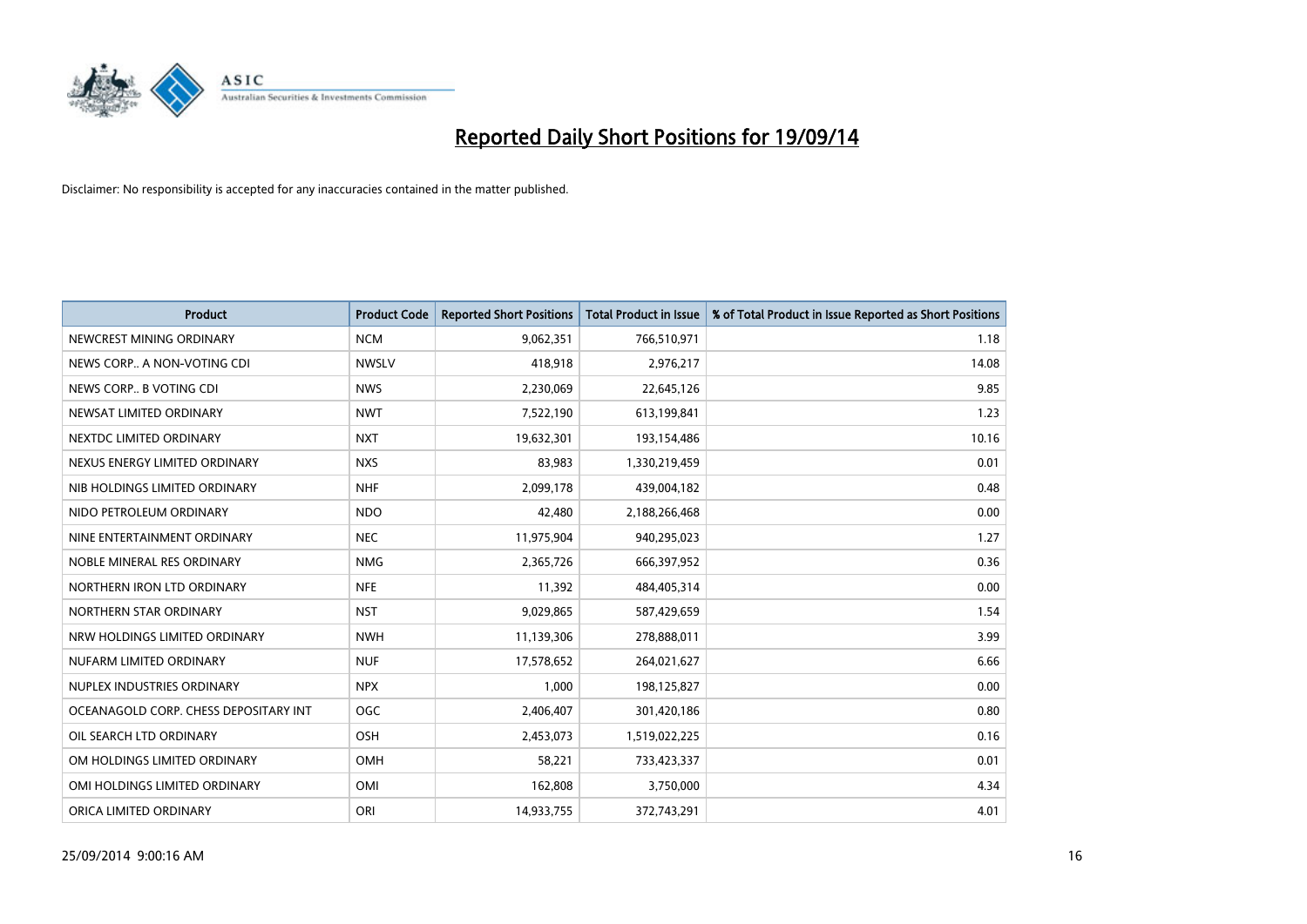

| <b>Product</b>                | <b>Product Code</b> | <b>Reported Short Positions</b> | <b>Total Product in Issue</b> | % of Total Product in Issue Reported as Short Positions |
|-------------------------------|---------------------|---------------------------------|-------------------------------|---------------------------------------------------------|
| ORIGIN ENERGY ORDINARY        | <b>ORG</b>          | 8,523,153                       | 1,103,646,907                 | 0.77                                                    |
| OROCOBRE LIMITED ORDINARY     | <b>ORE</b>          | 2,142,498                       | 132,041,911                   | 1.62                                                    |
| ORORA LIMITED ORDINARY        | <b>ORA</b>          | 1,808,308                       | 1,206,684,923                 | 0.15                                                    |
| OROTONGROUP LIMITED ORDINARY  | ORL                 | 241,760                         | 40,880,902                    | 0.59                                                    |
| OZ MINERALS ORDINARY          | OZL                 | 15,512,072                      | 303,470,022                   | 5.11                                                    |
| OZFOREX GROUP LTD ORDINARY    | <b>OFX</b>          | 10,781,616                      | 240,000,000                   | 4.49                                                    |
| PACIFIC BRANDS ORDINARY       | <b>PBG</b>          | 45,416,532                      | 917,226,291                   | 4.95                                                    |
| PACT GROUP HLDGS LTD ORDINARY | <b>PGH</b>          | 2,137,686                       | 294,097,961                   | 0.73                                                    |
| PALADIN ENERGY LTD ORDINARY   | <b>PDN</b>          | 103,287,950                     | 964,894,574                   | 10.70                                                   |
| PANAUST LIMITED ORDINARY      | <b>PNA</b>          | 98,314                          | 635,580,654                   | 0.02                                                    |
| PANORAMIC RESOURCES ORDINARY  | PAN                 | 2,446                           | 322,275,824                   | 0.00                                                    |
| PANTERRA GOLD LTD ORDINARY    | PGI                 | $\mathbf{1}$                    | 822,241,166                   | 0.00                                                    |
| PAPERLINX LIMITED ORDINARY    | <b>PPX</b>          | 44,675                          | 665,181,261                   | 0.01                                                    |
| PAPILLON RES LTD ORDINARY     | PIR                 | 4,639,697                       | 352,044,210                   | 1.32                                                    |
| PATTIES FOODS LTD ORDINARY    | PFL                 | 9,001                           | 139,144,338                   | 0.01                                                    |
| PEET LIMITED ORDINARY         | <b>PPC</b>          | 52,444                          | 433,389,348                   | 0.01                                                    |
| PERPETUAL LIMITED ORDINARY    | PPT                 | 980,516                         | 46,574,426                    | 2.11                                                    |
| PERSEUS MINING LTD ORDINARY   | <b>PRU</b>          | 17,480,773                      | 526,656,401                   | 3.32                                                    |
| PHARMAXIS LTD ORDINARY        | <b>PXS</b>          | 41,630                          | 309,522,849                   | 0.01                                                    |
| PHOSPHAGENICS LTD. ORDINARY   | POH                 | 43,750                          | 1,261,965,957                 | 0.00                                                    |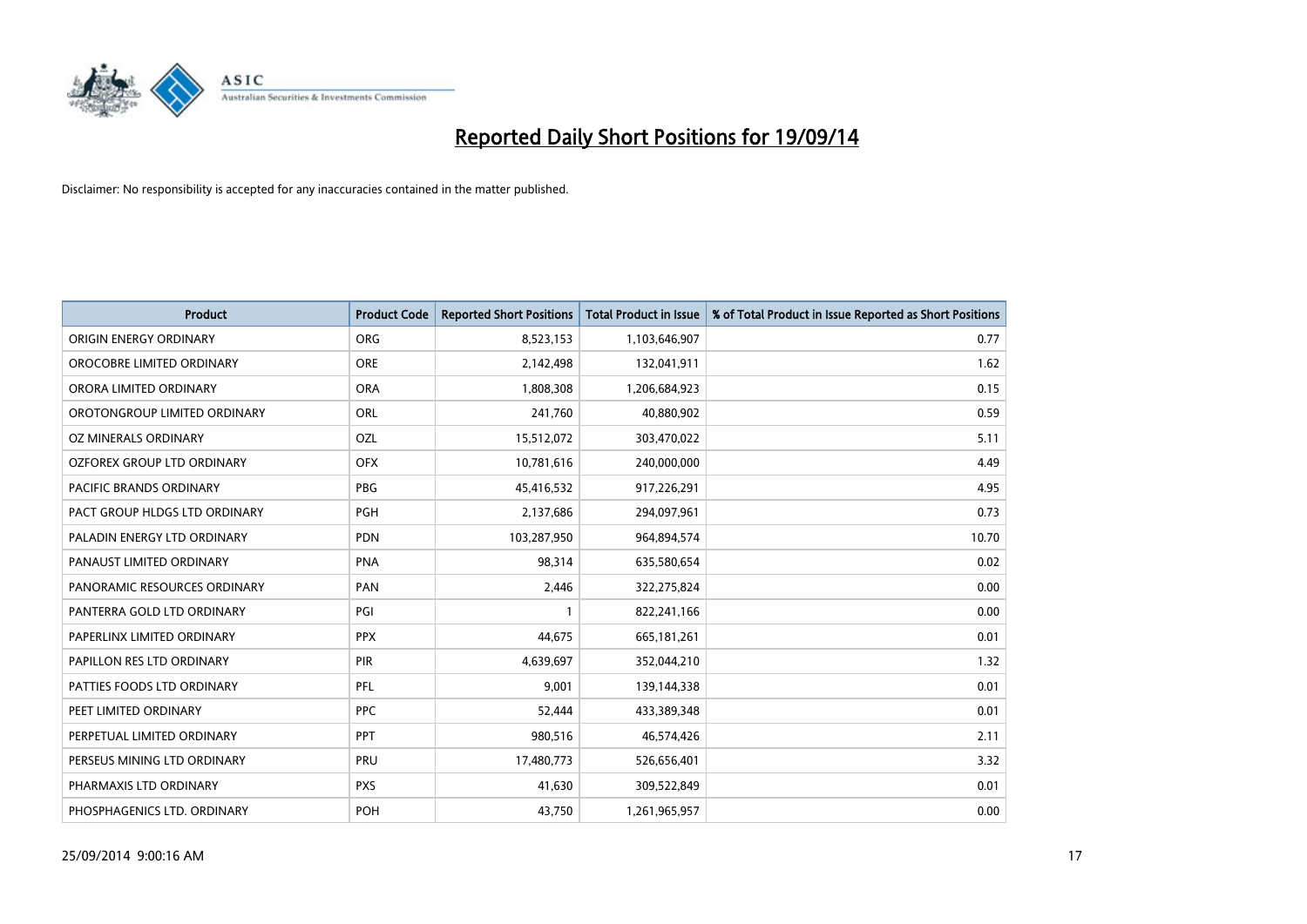

| <b>Product</b>                    | <b>Product Code</b> | <b>Reported Short Positions</b> | <b>Total Product in Issue</b> | % of Total Product in Issue Reported as Short Positions |
|-----------------------------------|---------------------|---------------------------------|-------------------------------|---------------------------------------------------------|
| PLATINUM ASSET ORDINARY           | <b>PTM</b>          | 1,697,867                       | 580,336,142                   | 0.29                                                    |
| PLATINUM AUSTRALIA ORDINARY       | <b>PLA</b>          | 836,027                         | 504,968,043                   | 0.17                                                    |
| PLATINUM CAPITAL LTD ORDINARY     | <b>PMC</b>          | 8,373                           | 232,157,014                   | 0.00                                                    |
| PMP LIMITED ORDINARY              | <b>PMP</b>          | 27,581                          | 323,781,124                   | 0.01                                                    |
| POSEIDON NICK LTD ORDINARY        | <b>POS</b>          | 572,593                         | 513,904,288                   | 0.11                                                    |
| PRANA BIOTECHNOLOGY ORDINARY      | PBT                 | 2,493,298                       | 488,936,960                   | 0.51                                                    |
| PREMIER INVESTMENTS ORDINARY      | <b>PMV</b>          | 413,239                         | 155,714,874                   | 0.27                                                    |
| PRIMA BIOMED LTD ORDINARY         | <b>PRR</b>          | 132,361                         | 1,228,709,341                 | 0.01                                                    |
| PRIMARY HEALTH CARE ORDINARY      | <b>PRY</b>          | 18,991,677                      | 505,659,944                   | 3.76                                                    |
| PRIME MEDIA GRP LTD ORDINARY      | <b>PRT</b>          | 1,795,193                       | 366,330,303                   | 0.49                                                    |
| PROGRAMMED ORDINARY               | <b>PRG</b>          | 286,832                         | 118,651,911                   | 0.24                                                    |
| <b>QANTAS AIRWAYS ORDINARY</b>    | QAN                 | 43,997,500                      | 2,196,330,250                 | 2.00                                                    |
| OBE INSURANCE GROUP ORDINARY      | <b>OBE</b>          | 27,067,712                      | 1,341,959,131                 | 2.02                                                    |
| <b>QUBE HOLDINGS LTD ORDINARY</b> | <b>QUB</b>          | 6,559,664                       | 1,051,172,929                 | 0.62                                                    |
| RAMELIUS RESOURCES ORDINARY       | <b>RMS</b>          | 200                             | 468,787,779                   | 0.00                                                    |
| RAMSAY HEALTH CARE ORDINARY       | <b>RHC</b>          | 1,150,949                       | 202,081,252                   | 0.57                                                    |
| RCG CORPORATION LTD ORDINARY      | <b>RCG</b>          | 9,325                           | 263,808,625                   | 0.00                                                    |
| <b>RCR TOMLINSON ORDINARY</b>     | <b>RCR</b>          | 792,398                         | 139,000,806                   | 0.57                                                    |
| <b>REA GROUP ORDINARY</b>         | <b>REA</b>          | 1,544,843                       | 131,714,699                   | 1.17                                                    |
| RECALL HOLDINGS LTD ORDINARY      | <b>REC</b>          | 10,773,523                      | 312,903,583                   | 3.44                                                    |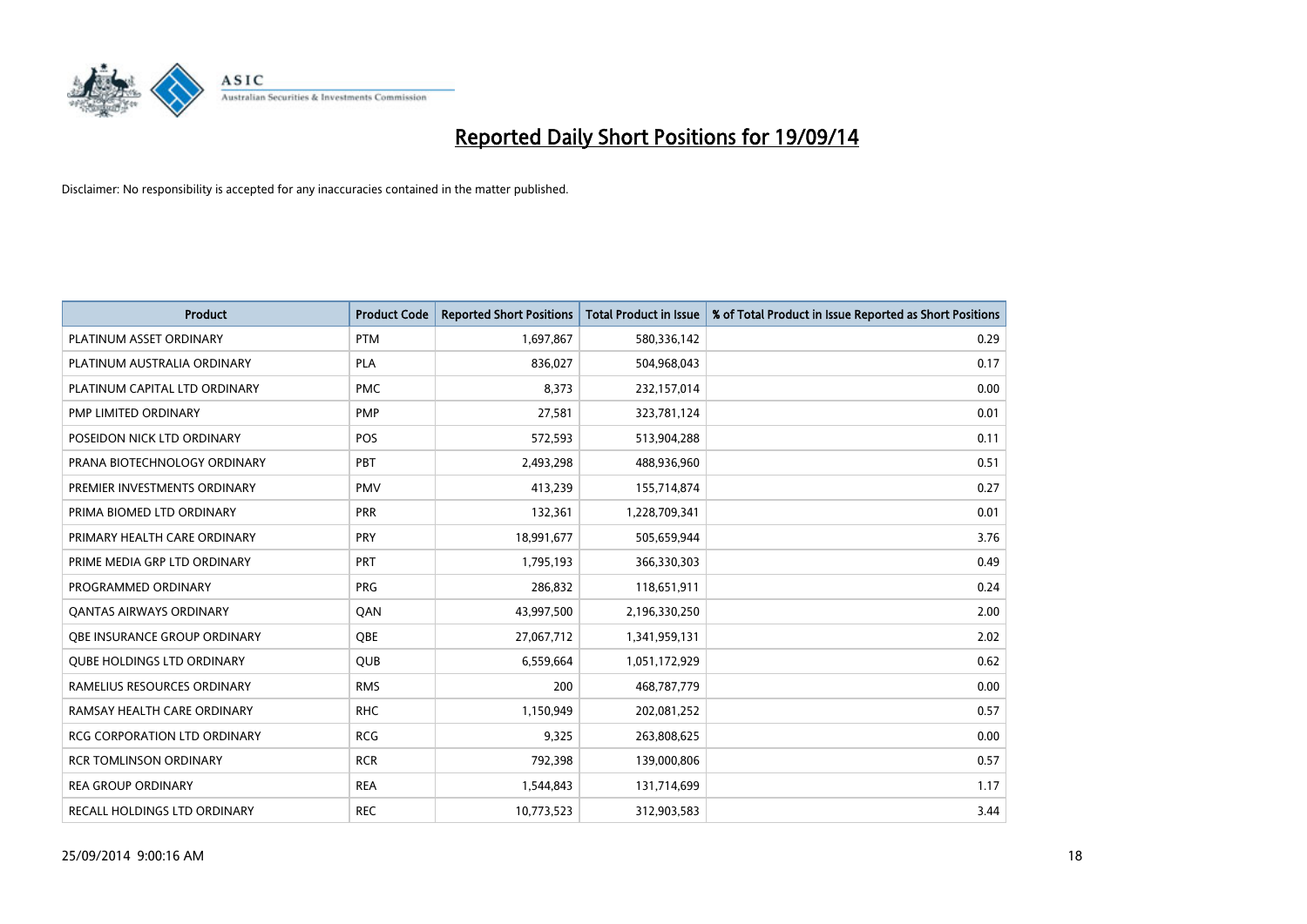

| Product                             | <b>Product Code</b> | <b>Reported Short Positions</b> | <b>Total Product in Issue</b> | % of Total Product in Issue Reported as Short Positions |
|-------------------------------------|---------------------|---------------------------------|-------------------------------|---------------------------------------------------------|
| <b>RECKON LIMITED ORDINARY</b>      | <b>RKN</b>          | 1,360,756                       | 112,084,762                   | 1.21                                                    |
| <b>RED 5 LIMITED ORDINARY</b>       | <b>RED</b>          | 174,740                         | 759,451,008                   | 0.02                                                    |
| <b>RED FORK ENERGY ORDINARY</b>     | <b>RFE</b>          | 1,353,546                       | 501,051,719                   | 0.27                                                    |
| REDBANK ENERGY LTD ORDINARY         | <b>AEJ</b>          | 13                              | 786,287                       | 0.00                                                    |
| REED RESOURCES LTD ORDINARY         | <b>RDR</b>          | 2,000                           | 499,453,895                   | 0.00                                                    |
| <b>REGIS RESOURCES ORDINARY</b>     | <b>RRL</b>          | 45,773,818                      | 499,756,595                   | 9.16                                                    |
| RESMED INC CDI 10:1                 | <b>RMD</b>          | 41,482,705                      | 1,403,045,440                 | 2.96                                                    |
| RESOLUTE MINING ORDINARY            | <b>RSG</b>          | 6,494,934                       | 641,189,223                   | 1.01                                                    |
| <b>RESOURCE GENERATION ORDINARY</b> | <b>RES</b>          | 1,220                           | 581,380,338                   | 0.00                                                    |
| RETAIL FOOD GROUP ORDINARY          | <b>RFG</b>          | 6,394,201                       | 144,878,508                   | 4.41                                                    |
| REX MINERALS LIMITED ORDINARY       | <b>RXM</b>          | 1,028,662                       | 220,519,784                   | 0.47                                                    |
| RIO TINTO LIMITED ORDINARY          | <b>RIO</b>          | 4,589,229                       | 435,758,720                   | 1.05                                                    |
| ROC OIL COMPANY ORDINARY            | <b>ROC</b>          | 524,445                         | 687,618,400                   | 0.08                                                    |
| ROYAL WOLF HOLDINGS ORDINARY        | <b>RWH</b>          | 208,391                         | 100,387,052                   | 0.21                                                    |
| RUBIK FINANCIAL LTD. ORDINARY       | <b>RFL</b>          | 57,433                          | 340,999,914                   | 0.02                                                    |
| RUNGEPINCOCKMINARCO ORDINARY        | <b>RUL</b>          | 8,667                           | 177,487,462                   | 0.00                                                    |
| RURALCO HOLDINGS ORDINARY           | <b>RHL</b>          | 3,658                           | 77,291,069                    | 0.00                                                    |
| SAI GLOBAL LIMITED ORDINARY         | SAI                 | 616,353                         | 211,084,918                   | 0.29                                                    |
| SALMAT LIMITED ORDINARY             | <b>SLM</b>          | 99,247                          | 159,812,799                   | 0.06                                                    |
| SAMSON OIL & GAS LTD ORDINARY       | <b>SSN</b>          | 17,662,960                      | 2,837,780,958                 | 0.62                                                    |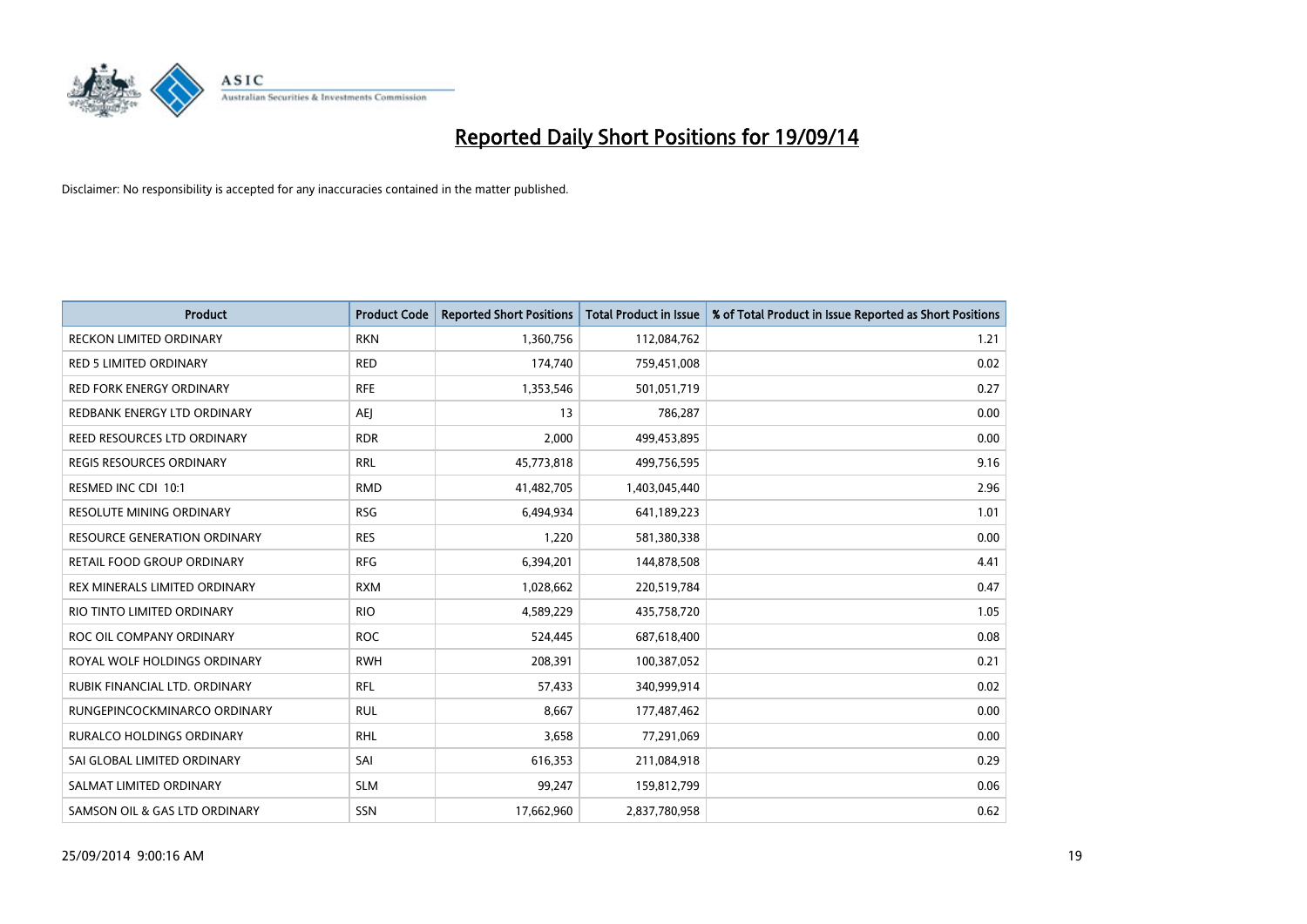

| <b>Product</b>                           | <b>Product Code</b> | <b>Reported Short Positions</b> | <b>Total Product in Issue</b> | % of Total Product in Issue Reported as Short Positions |
|------------------------------------------|---------------------|---------------------------------|-------------------------------|---------------------------------------------------------|
| SANDFIRE RESOURCES ORDINARY              | <b>SFR</b>          | 2,600,025                       | 155,640,968                   | 1.67                                                    |
| SANTOS LTD ORDINARY                      | <b>STO</b>          | 5,170,209                       | 976,752,903                   | 0.53                                                    |
| SARACEN MINERAL ORDINARY                 | <b>SAR</b>          | 1,906,264                       | 792,784,738                   | 0.24                                                    |
| SCA PROPERTY GROUP STAPLED SECURITIES    | <b>SCP</b>          | 21,219,761                      | 648,628,320                   | 3.27                                                    |
| <b>SCENTRE GRP STAPLED</b>               | <b>SCG</b>          | 22,423,448                      | 5,324,296,678                 | 0.42                                                    |
| SEDGMAN LIMITED ORDINARY                 | <b>SDM</b>          | 1,582,371                       | 227,059,277                   | 0.70                                                    |
| SEEK LIMITED ORDINARY                    | <b>SEK</b>          | 11,487,967                      | 341,629,095                   | 3.36                                                    |
| SELECT HARVESTS ORDINARY                 | <b>SHV</b>          | 1,131,363                       | 66,699,341                    | 1.70                                                    |
| SENEX ENERGY LIMITED ORDINARY            | <b>SXY</b>          | 30,185,012                      | 1,149,657,377                 | 2.63                                                    |
| SERVICE STREAM ORDINARY                  | <b>SSM</b>          | 30                              | 386,389,873                   | 0.00                                                    |
| SEVEN GROUP HOLDINGS ORDINARY            | <b>SVW</b>          | 660,144                         | 302,691,886                   | 0.22                                                    |
| SEVEN WEST MEDIA LTD ORDINARY            | <b>SWM</b>          | 9,173,234                       | 999,160,872                   | 0.92                                                    |
| SG FLEET GROUP LTD ORDINARY              | SGF                 | 170,986                         | 242,691,826                   | 0.07                                                    |
| SIGMA PHARMACEUTICAL ORDINARY            | <b>SIP</b>          | 14,385,565                      | 1,108,086,575                 | 1.30                                                    |
| SILEX SYSTEMS ORDINARY                   | <b>SLX</b>          | 8,097,130                       | 170,467,339                   | 4.75                                                    |
| SILVER CHEF LIMITED ORDINARY             | SIV                 | 73,083                          | 29,474,372                    | 0.25                                                    |
| SILVER LAKE RESOURCE ORDINARY            | <b>SLR</b>          | 20,910,494                      | 503,233,971                   | 4.16                                                    |
| SIMS METAL MGMT LTD ORDINARY             | <b>SGM</b>          | 12,639,849                      | 204,622,633                   | 6.18                                                    |
| SINGAPORE TELECOMM. CHESS DEPOSITARY INT | SGT                 | 3,079,746                       | 115,176,393                   | 2.67                                                    |
| SINO GAS ENERGY ORDINARY                 | <b>SEH</b>          | 9,898,948                       | 1,541,672,358                 | 0.64                                                    |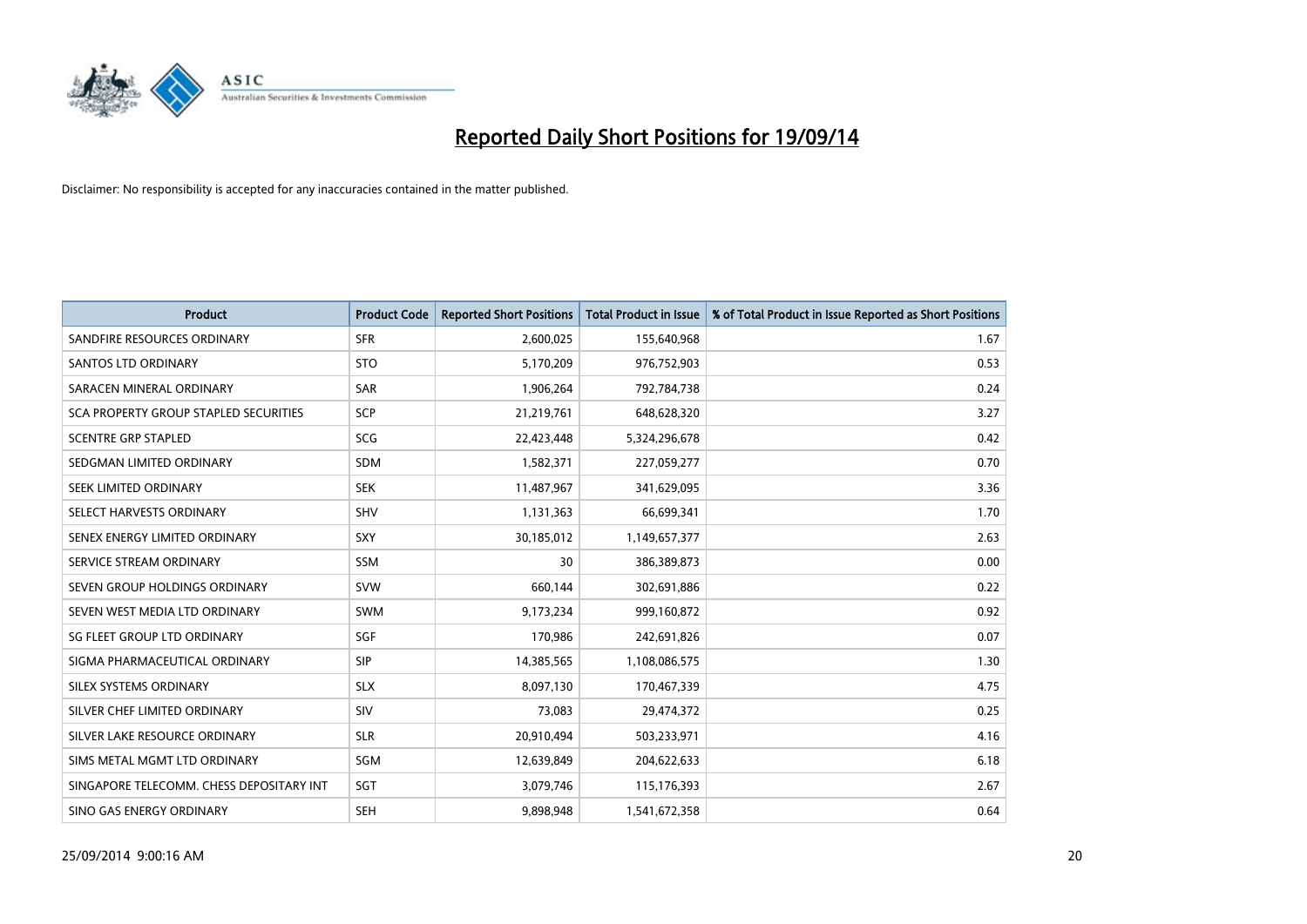

| <b>Product</b>                           | <b>Product Code</b> | <b>Reported Short Positions</b> | <b>Total Product in Issue</b> | % of Total Product in Issue Reported as Short Positions |
|------------------------------------------|---------------------|---------------------------------|-------------------------------|---------------------------------------------------------|
| SIRIUS RESOURCES NL ORDINARY             | <b>SIR</b>          | 9,761,991                       | 340,888,269                   | 2.86                                                    |
| SIRTEX MEDICAL ORDINARY                  | <b>SRX</b>          | 386,904                         | 56,494,365                    | 0.68                                                    |
| SKILLED GROUP LTD ORDINARY               | <b>SKE</b>          | 5,190,525                       | 235,415,953                   | 2.20                                                    |
| SKY NETWORK ORDINARY                     | <b>SKT</b>          | 3,407,973                       | 389,139,785                   | 0.88                                                    |
| SKYCITY ENT GRP LTD ORDINARY             | <b>SKC</b>          | 7,246,127                       | 582,088,094                   | 1.24                                                    |
| <b>SLATER &amp; GORDON ORDINARY</b>      | SGH                 | 451,357                         | 205,573,958                   | 0.22                                                    |
| SMARTGRP CORPORATION ORDINARY            | <b>SIQ</b>          | 324,979                         | 101,461,150                   | 0.32                                                    |
| SMS MANAGEMENT. ORDINARY                 | <b>SMX</b>          | 1,952,250                       | 69,394,537                    | 2.81                                                    |
| SONIC HEALTHCARE ORDINARY                | <b>SHL</b>          | 11,410,537                      | 401,159,056                   | 2.84                                                    |
| SOUL PATTINSON (W.H) ORDINARY            | SOL                 | 20,870                          | 239,395,320                   | 0.01                                                    |
| SP AUSNET STAPLED SECURITIES             | <b>SPN</b>          | 571,815                         | 3,425,244,162                 | 0.02                                                    |
| SPARK INFRASTRUCTURE STAPLED US PROHIBT. | SKI                 | 11,237,366                      | 1,466,360,128                 | 0.77                                                    |
| SPARK NEW ZEALAND ORDINARY               | <b>SPK</b>          | 11,727,746                      | 1,828,680,539                 | 0.64                                                    |
| SPDR 200 FUND ETF UNITS                  | <b>STW</b>          | 1,832                           | 46,146,865                    | 0.00                                                    |
| SPECIALTY FASHION ORDINARY               | <b>SFH</b>          | 85                              | 192,236,121                   | 0.00                                                    |
| SPOTLESS GRP HLD LTD ORDINARY            | <b>SPO</b>          | 20,736,316                      | 1,098,290,178                 | 1.89                                                    |
| ST BARBARA LIMITED ORDINARY              | <b>SBM</b>          | 13,139,347                      | 488,074,077                   | 2.69                                                    |
| STARPHARMA HOLDINGS ORDINARY             | SPL                 | 14,526,183                      | 285,109,680                   | 5.09                                                    |
| STEADFAST GROUP LTD ORDINARY             | <b>SDF</b>          | 6,310,742                       | 501,638,307                   | 1.26                                                    |
| STH CRS ELECT ENGNR ORDINARY             | <b>SXE</b>          | 12,969                          | 161,523,130                   | 0.01                                                    |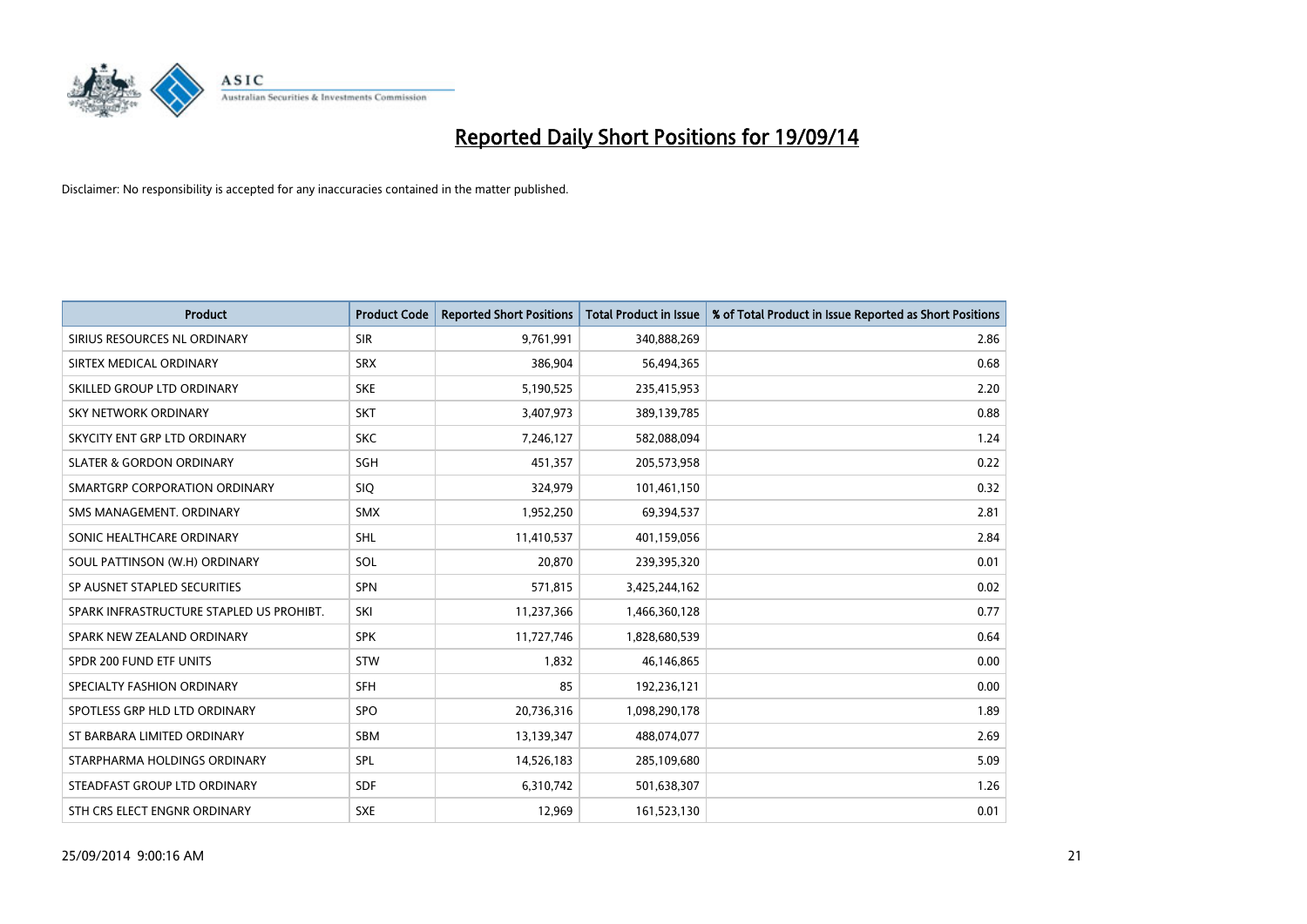

| <b>Product</b>                   | <b>Product Code</b> | <b>Reported Short Positions</b> | <b>Total Product in Issue</b> | % of Total Product in Issue Reported as Short Positions |
|----------------------------------|---------------------|---------------------------------|-------------------------------|---------------------------------------------------------|
| STHN CROSS MEDIA ORDINARY        | <b>SXL</b>          | 37,748,272                      | 705,246,986                   | 5.35                                                    |
| STOCKLAND UNITS/ORD STAPLED      | SGP                 | 4,258,999                       | 2,348,746,744                 | 0.18                                                    |
| STRAITS RES LTD. ORDINARY        | <b>SRO</b>          | 28,747                          | 1,217,730,293                 | 0.00                                                    |
| STRIKE ENERGY LTD ORDINARY       | <b>STX</b>          | 4,000                           | 833,330,946                   | 0.00                                                    |
| STW COMMUNICATIONS ORDINARY      | SGN                 | 2,417,931                       | 403,828,512                   | 0.60                                                    |
| SUNCORP GROUP LTD ORDINARY       | <b>SUN</b>          | 7,869,424                       | 1,286,600,980                 | 0.61                                                    |
| SUNDANCE ENERGY ORDINARY         | <b>SEA</b>          | 2,591,026                       | 548,854,663                   | 0.47                                                    |
| SUNDANCE RESOURCES ORDINARY      | SDL                 | 76,380,752                      | 3,082,028,456                 | 2.48                                                    |
| SUNLAND GROUP LTD ORDINARY       | <b>SDG</b>          | 61,142                          | 181,710,087                   | 0.03                                                    |
| SUPER RET REP LTD ORDINARY       | <b>SUL</b>          | 5,905,998                       | 196,897,430                   | 3.00                                                    |
| SYD AIRPORT STAPLED US PROHIBIT. | <b>SYD</b>          | 24,429,143                      | 2,216,216,041                 | 1.10                                                    |
| SYRAH RESOURCES ORDINARY         | <b>SYR</b>          | 5,159,193                       | 163,485,076                   | 3.16                                                    |
| TABCORP HOLDINGS LTD ORDINARY    | <b>TAH</b>          | 20,492,836                      | 762,954,019                   | 2.69                                                    |
| TAP OIL LIMITED ORDINARY         | <b>TAP</b>          | 13,433                          | 243,186,639                   | 0.01                                                    |
| TASSAL GROUP LIMITED ORDINARY    | <b>TGR</b>          | 118,472                         | 146,897,115                   | 0.08                                                    |
| TATTS GROUP LTD ORDINARY         | <b>TTS</b>          | 25,926,393                      | 1,434,790,447                 | 1.81                                                    |
| TECHNOLOGY ONE ORDINARY          | <b>TNE</b>          | 2,963,145                       | 308,796,455                   | 0.96                                                    |
| TELSTRA CORPORATION. ORDINARY    | <b>TLS</b>          | 30,792,118                      | 12,443,074,357                | 0.25                                                    |
| <b>TEMPLETON GLOBAL ORDINARY</b> | <b>TGG</b>          | 265                             | 198,420,359                   | 0.00                                                    |
| TEN NETWORK HOLDINGS ORDINARY    | <b>TEN</b>          | 138,769,065                     | 2,630,984,596                 | 5.27                                                    |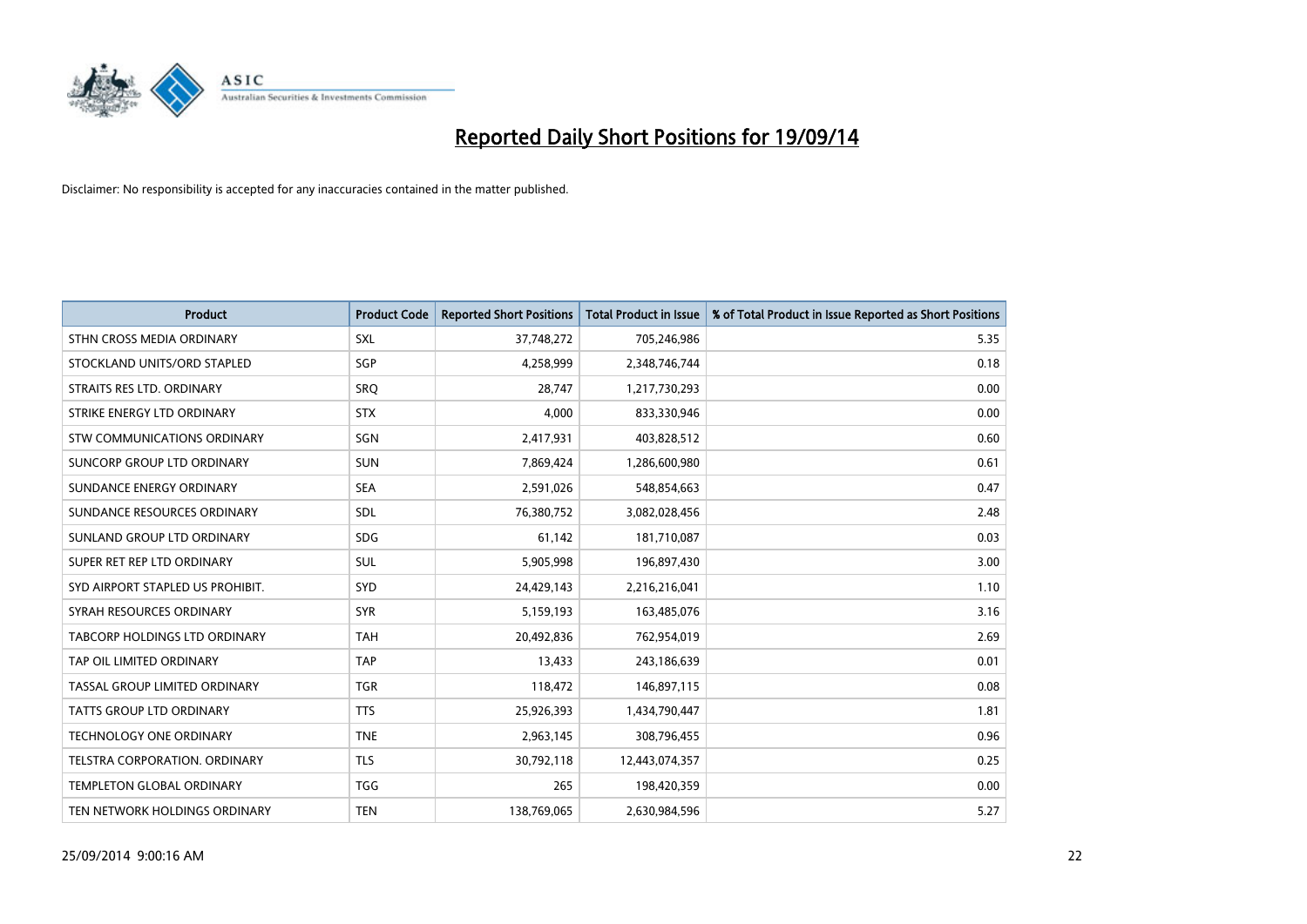

| <b>Product</b>                       | <b>Product Code</b> | <b>Reported Short Positions</b> | <b>Total Product in Issue</b> | % of Total Product in Issue Reported as Short Positions |
|--------------------------------------|---------------------|---------------------------------|-------------------------------|---------------------------------------------------------|
| TERANGA GOLD CORP CDI 1:1            | <b>TGZ</b>          | 1,374                           | 78,813,145                    | 0.00                                                    |
| TFS CORPORATION LTD ORDINARY         | <b>TFC</b>          | 2,717,997                       | 324,157,408                   | 0.84                                                    |
| THE REJECT SHOP ORDINARY             | <b>TRS</b>          | 2,398,593                       | 28,844,648                    | 8.32                                                    |
| THORN GROUP LIMITED ORDINARY         | <b>TGA</b>          | 7,291                           | 150,634,985                   | 0.00                                                    |
| <b>TIGER RESOURCES ORDINARY</b>      | <b>TGS</b>          | 8,525,183                       | 1,050,898,719                 | 0.81                                                    |
| TITAN ENERGY SERVICE ORDINARY        | <b>TTN</b>          | 5,967                           | 50,994,665                    | 0.01                                                    |
| TOLL HOLDINGS LTD ORDINARY           | <b>TOL</b>          | 23,314,779                      | 717,318,622                   | 3.25                                                    |
| TORO ENERGY LIMITED ORDINARY         | <b>TOE</b>          | 9,845                           | 1,567,784,418                 | 0.00                                                    |
| TOX FREE SOLUTIONS ORDINARY          | <b>TOX</b>          | 2,783,417                       | 133,752,359                   | 2.08                                                    |
| TPG TELECOM LIMITED ORDINARY         | <b>TPM</b>          | 10,673,907                      | 793,808,141                   | 1.34                                                    |
| TRADE ME GROUP ORDINARY              | <b>TME</b>          | 4,026,800                       | 396,584,956                   | 1.02                                                    |
| <b>TRANSFIELD SERVICES ORDINARY</b>  | <b>TSE</b>          | 8,966,778                       | 512,457,716                   | 1.75                                                    |
| TRANSPACIFIC INDUST, ORDINARY        | <b>TPI</b>          | 14,448,922                      | 1,579,648,778                 | 0.91                                                    |
| TRANSURBAN GROUP TRIPLE STAPLED SEC. | <b>TCL</b>          | 11,317,539                      | 1,906,390,878                 | 0.59                                                    |
| <b>TREASURY GROUP ORDINARY</b>       | <b>TRG</b>          | 82,789                          | 23,697,498                    | 0.35                                                    |
| TREASURY WINE ESTATE ORDINARY        | <b>TWE</b>          | 6,913,030                       | 651,261,403                   | 1.06                                                    |
| TRITON MIN LTD ORDINARY              | <b>TON</b>          | 730                             | 309,655,302                   | 0.00                                                    |
| TROY RESOURCES LTD ORDINARY          | <b>TRY</b>          | 2,557,231                       | 195,096,457                   | 1.31                                                    |
| <b>TZ LIMITED ORDINARY</b>           | <b>TZL</b>          | 5,278,454                       | 384,874,293                   | 1.37                                                    |
| UGL LIMITED ORDINARY                 | UGL                 | 12,754,457                      | 166,511,240                   | 7.66                                                    |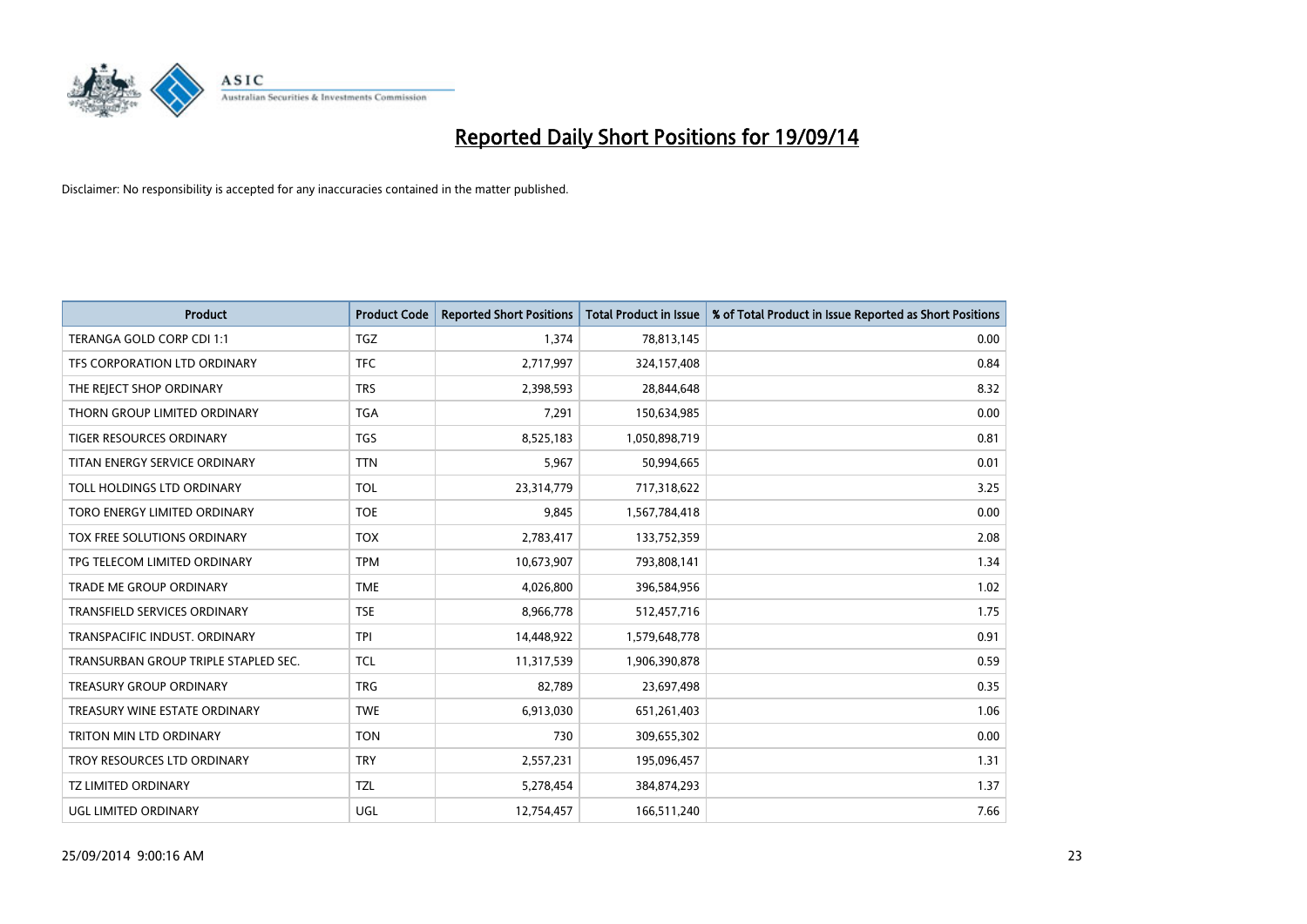

| <b>Product</b>                       | <b>Product Code</b> | <b>Reported Short Positions</b> | <b>Total Product in Issue</b> | % of Total Product in Issue Reported as Short Positions |
|--------------------------------------|---------------------|---------------------------------|-------------------------------|---------------------------------------------------------|
| UNILIFE CORPORATION CDI 6:1          | <b>UNS</b>          | 108,562                         | 268,559,046                   | 0.04                                                    |
| UXC LIMITED ORDINARY                 | <b>UXC</b>          | 3,251,862                       | 323,521,547                   | 1.01                                                    |
| <b>VEDA GROUP LTD ORDINARY</b>       | <b>VED</b>          | 14,632,213                      | 842,055,406                   | 1.74                                                    |
| VILLA WORLD LTD. ORDINARY            | <b>VLW</b>          | 15,938                          | 93,663,800                    | 0.02                                                    |
| <b>VILLAGE ROADSHOW LTD ORDINARY</b> | <b>VRL</b>          | 453,168                         | 159,509,459                   | 0.28                                                    |
| <b>VIRGIN AUS HLDG LTD ORDINARY</b>  | <b>VAH</b>          | 54,195,820                      | 3,514,825,734                 | 1.54                                                    |
| <b>VIRTUS HEALTH LTD ORDINARY</b>    | <b>VRT</b>          | 4,372,918                       | 79,722,678                    | 5.49                                                    |
| <b>VOCATION LTD ORDINARY</b>         | <b>VET</b>          | 13,855,702                      | 230,000,000                   | 6.02                                                    |
| <b>VOCUS COMMS LTD ORDINARY</b>      | <b>VOC</b>          | 512,383                         | 94,622,166                    | 0.54                                                    |
| WARRNAMBOOL CHEESE ORDINARY          | <b>WCB</b>          | 19                              | 56,098,797                    | 0.00                                                    |
| WATPAC LIMITED ORDINARY              | <b>WTP</b>          | 2,737                           | 186,489,922                   | 0.00                                                    |
| <b>WDS LIMITED ORDINARY</b>          | <b>WDS</b>          | 26,504                          | 144,740,614                   | 0.02                                                    |
| WEBIET LIMITED ORDINARY              | <b>WEB</b>          | 1,541,234                       | 79,397,959                    | 1.94                                                    |
| <b>WESFARMERS LIMITED ORDINARY</b>   | <b>WES</b>          | 4,172,555                       | 1,143,274,951                 | 0.36                                                    |
| <b>WESTERN AREAS LTD ORDINARY</b>    | <b>WSA</b>          | 16,994,635                      | 232,580,131                   | 7.31                                                    |
| WESTERN DESERT RES. ORDINARY         | <b>WDR</b>          | 2,490,070                       | 620,049,919                   | 0.40                                                    |
| WESTERN DESERT RES. RIGHTS 31-MAR-14 | <b>WDRR</b>         | 17,835                          | 120,009,662                   | 0.01                                                    |
| <b>WESTFIELD CORP STAPLED</b>        | <b>WFD</b>          | 1,721,081                       | 2,078,089,686                 | 0.08                                                    |
| WESTFIELD GROUP ORD/UNIT STAPLED SEC | <b>WDC</b>          | 1,922,793                       | 2,078,089,686                 | 0.09                                                    |
| WESTPAC BANKING CORP ORDINARY        | <b>WBC</b>          | 20,670,094                      | 3,109,048,309                 | 0.66                                                    |